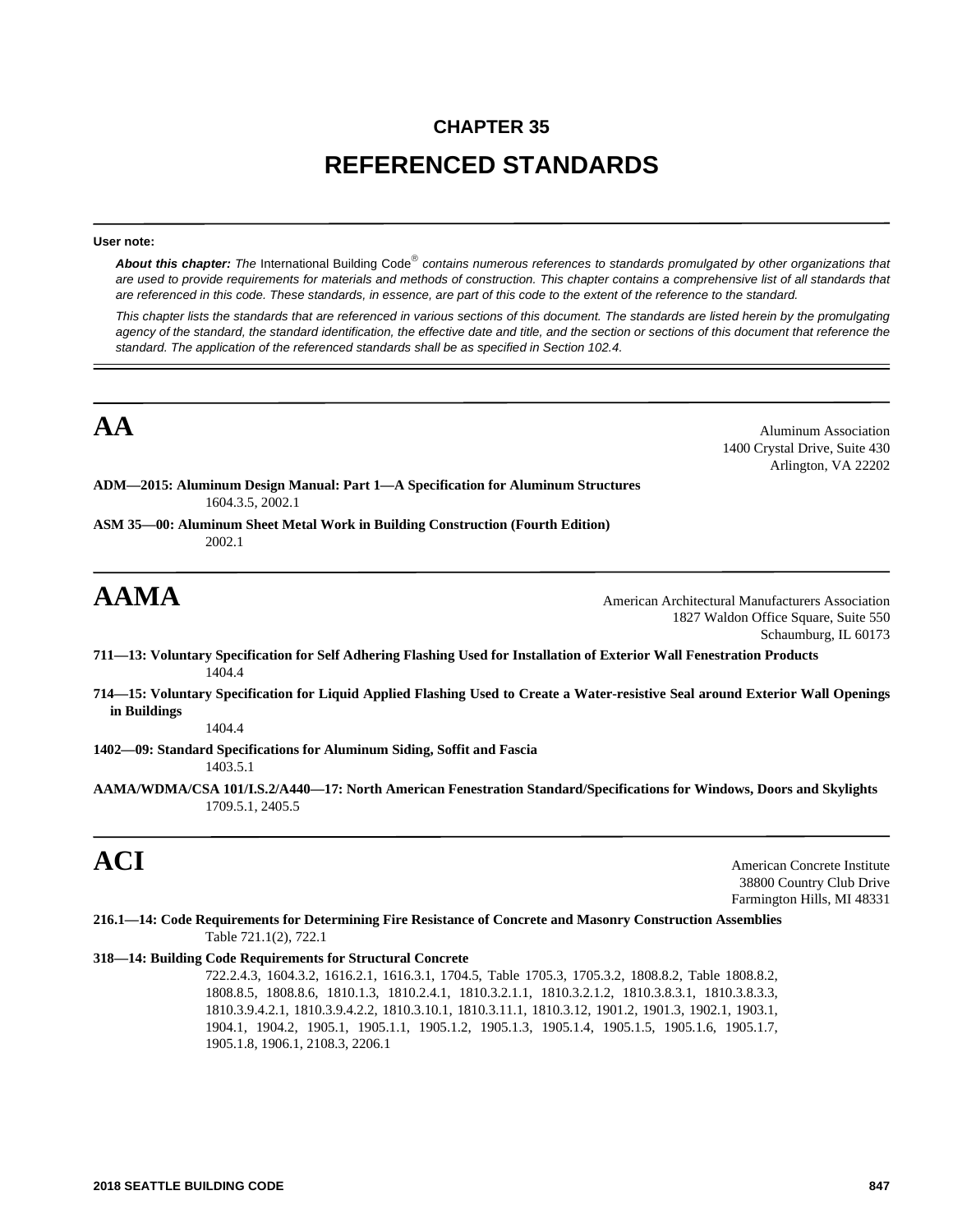**AISC** American Institute of Steel 130 East Randolph Street, Suite 2000 Chicago, IL 60601-6219

**ANSI/AISC 341—16: Seismic Provisions for Structural Steel Buildings** 1705.12.1.1, 1705.12.1.2, 1705.13.1.1, 1705.13.1.2, 2205.2.1.1, 2205.2.1.2, 2205.2.2, 2206.2.1 **ANSI/AISC 360—16: Specification for Structural Steel Buildings**

722.5.2.2.1, 1604.3.3, 1705.2.1, 2202.1, 2203.1, 2205.1, 2205.2.1.1, 2206.1

**AISI** American Iron and Steel Institute 25 Massachusetts Avenue, NW Suite 800 Washington, DC 20001

- **AISI S100—16: North American Specification for the Design of Cold-formed Steel Structural Members, 2016** 1604.3.3, 1905.1.8, 2202.1, 2203.1, 2210.1, 2210.2
- **AISI S202—15: Code of Standard Practice for Cold-formed Steel Framing, 2015** 2211.1.3.1
- **AISI S220—15: North American Standard for Cold-formed Steel Framing—Nonstructural Members, 2015** 2202.1, 2203.1, 2211.2, Table 2506.2, Table 2507.2
- **AISI S230—15: Standard for Cold-formed Steel Framing—Prescriptive Method for One- and Two-family Dwellings, 2015** 1609.1.1, 1609.1.1.1, 2211.1.2
- **AISI S240—15: North American Standard for Cold-Formed Steel Structuring Framing, 2015** 1705.2.2.2, 2202.1, 2203.1, 2211.1, 2211.1.1.1, 2211.1.3.3, Table 2306.12.2, Table 2506.2, Table 2507.2, Table 2603.12.1
- **AISI S400—15/S1—16: North American Standard for Seismic Design of Cold-formed Steel Structural Systems, 2015, with Supplement 1, dated 2016.**

2210.2, 2211.1.1.1, 2211.1.1.2

**ALI** Automotive Lift Institute, Inc. P.O. Box 85 Cortland, NY 13045

**ALI ALCTV—2017: Standard for Automotive Lifts—Safety Requirements for Construction, Testing and Validation (ANSI)** Table 3001.3

AMCA Air Movement and Control Association International 30 West University Drive Arlington Heights, IL 60004

**540—13: Test Method for Louvers Impacted by Wind Borne Debris** 1609.2.1

**ANSI** American National Standards Institute 25 West 43rd Street, Fourth Floor New York, NY 10036

- **A13.1—2015: Scheme for the Identification of Piping Systems** 415.11.6.5
- **A108.1A—16: Installation of Ceramic Tile in the Wet-set Method, with Portland Cement Mortar** 2103.2.3
- **A108.1B—99: Installation of Ceramic Tile, Quarry Tile on a Cured Portland Cement Mortar Setting Bed with Dry-set or Latex-Portland Mortar** 2103.2.3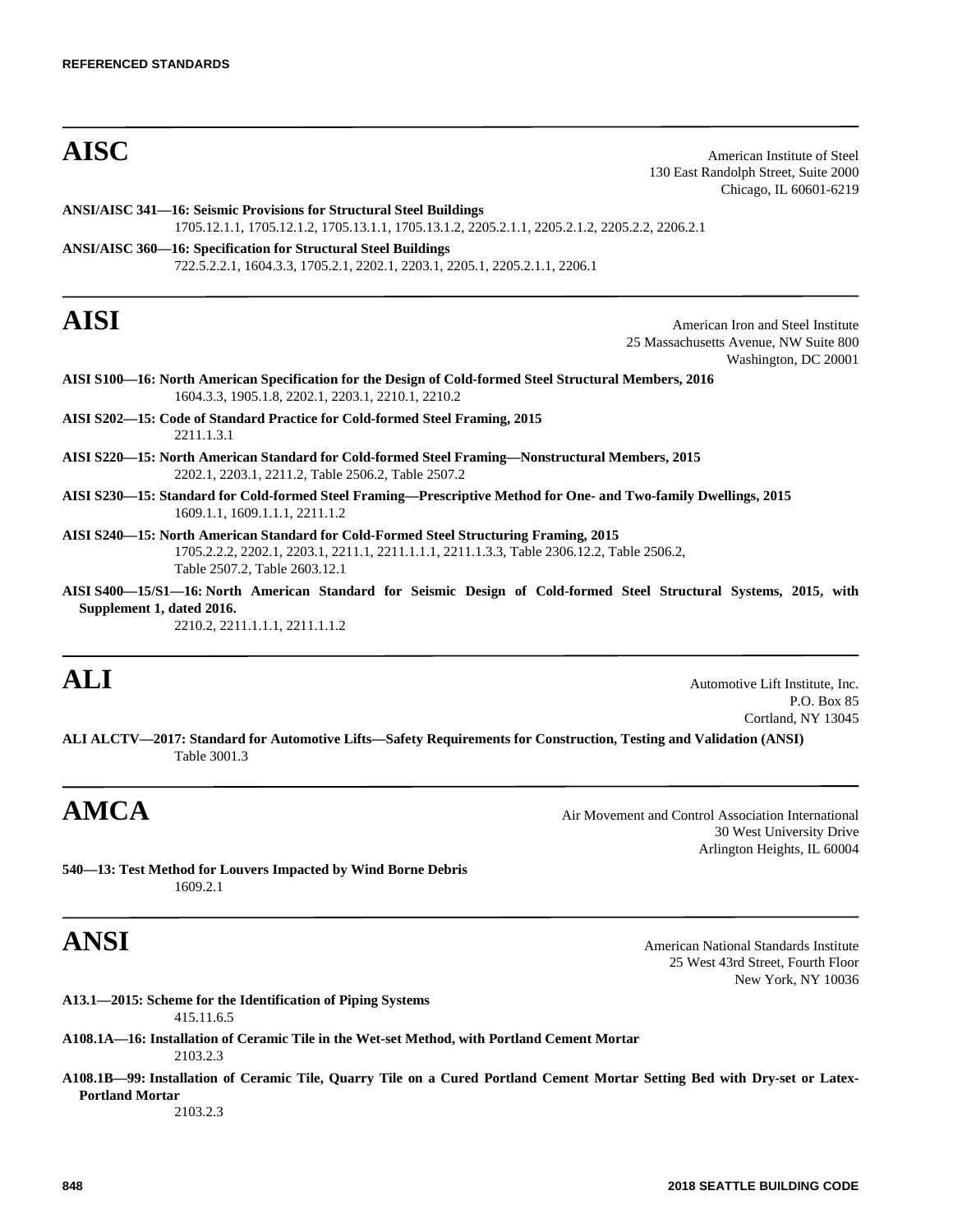### **ANSI—continued**

- **A108.4—99: Installation of Ceramic Tile with Organic Adhesives or Water-cleanable Tile-setting Epoxy Adhesive** 2103.2.3.6
- **A108.5—99: Installation of Ceramic Tile with Dry-set Portland Cement Mortar or Latex-Portland Cement Mortar** 2103.2.3.1, 2103.2.3.2
- **A108.6—99: Installation of Ceramic Tile with Chemical-resistant, Water Cleanable Tile-setting and -grouting Epoxy** 2103.2.3.3
- **A108.8—99: Installation of Ceramic Tile with Chemical-resistant Furan Resin Mortar and Grout** 2103.2.3.4
- **A108.9—99: Installation of Ceramic Tile with Modified Epoxy Emulsion Mortar/Grout** 2103.2.3.5
- **A108.10—99: Installation of Grout in Tilework** 2103.2.3.7
- **A118.1—16: American National Standard Specifications for Dry-set Portland Cement Mortar** 2103.2.3.1
- **A118.3—13: American National Standard Specifications for Chemical-resistant, Water-cleanable Tile-setting and -grouting Epoxy and Water Cleanable Tile-setting Epoxy Adhesive** 2103.2.3.3
- **A118.4—16: American National Standard Specifications for Modified Dry-set Cement Mortar**

2103.2.3.2, 2103.2.4

- **A118.5—99: American National Standard Specifications for Chemical Resistant Furan Mortar and Grouts for Tile Installation** 2103.2.3.4
- **A118.6—10: American National Standard Specifications for Cement Grouts for Tile Installation** 2103.2.3.7
- **A118.8—99: American National Standard Specifications for Modified Epoxy Emulsion Mortar/Grout** 2103.2.3.5
- **A136.1—08: American National Standard Specifications for the Installation of Ceramic Tile** 2103.2.3.6
- **A137.1—17: American National Standard Specifications for Ceramic Tile** 202
- **Z 97.1—14: Safety Glazing Materials Used in Buildings—Safety Performance Specifications and Methods of Test** 2406.1.2, 2406.2, Table 2406.2(2), 2406.3.1, 2407.1, 2407.1.4.1, 2408.2.1, 2408.3, 2409.2, 2409.3, 2409.4.1

**APA** APA - Engineered Wood Association 7011 South 19th Street Tacoma, WA 98466

- **ANSI 117—15: Standard Specification for Structural Glued Laminated Timber of Softwood Species** 2306.1
- **ANSI/APA A190.1—17: Structural Glued Laminated Timber** 2303.1.3, 2306.1
- **ANSI/APA PRP 210—14: Standard for Performance-Rated Engineered Wood Siding** 2303.1.5, 2304.7, 2306.3, Table 2306.3(1)
- **ANSI/APA PRR 410—16: Standard for Performance-Rated Engineered Wood Rim Boards** 2303.1.13
- **APA PDS—12: Panel Design Specification**

### 2306.1

- **APA PDS Supplement 1—12: Design and Fabrication of Plywood Curved Panels (revised 2013)** 2306.1
- **APA PDS Supplement 2—12: Design and Fabrication of Plywood-lumber Beams (revised 2013)** 2306.1
- **APA PDS Supplement 3—12: Design and Fabrication of Plywood Stressed-skin Panels (revised 2013)** 2306.1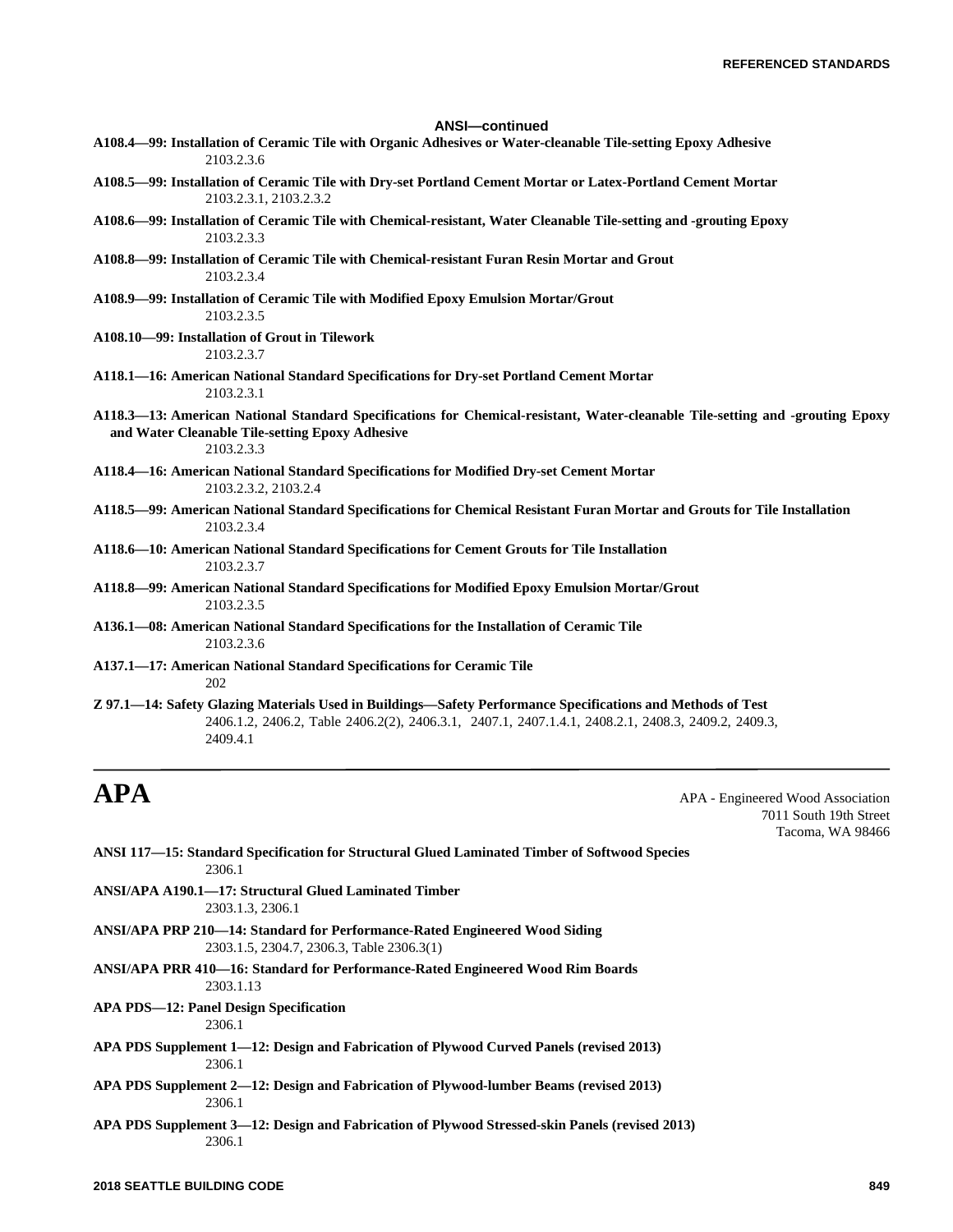# **APA—continued APA PDS Supplement 4—12: Design and Fabrication of Plywood Sandwich Panels (revised 2013)** 2306.1 **APA PDS Supplement 5—16: Design and Fabrication of All-plywood Beams (revised 2013)** 2306.1 **ANSI/APA PRG 320—((17)) 18: Standard for Performance-rated Cross-laminated Timber** 2303.1.4, 602.4 **APA R540—13: Builders Tips: Proper Storage and Handling of Glulam Beams** 2306.1 **APA S475—16: Glued Laminated Beam Design Tables** 2306.1 **APA S560—14: Field Notching and Drilling of Glued Laminated Timber Beams** 2306.1 **APA T300—16: Glulam Connection Details** 2306.1 **APA X440—17: Product Guide: Glulam** 2306.1 **APA X450—01: Glulam in Residential Construction—Western Edition** 2306.1

**ASABE** American Society of Agricultural and Biological Engineers 2950 Niles Road St. Joseph, MI 49085

- **EP 484.3 MON2016: Diaphragm Design of Metal-clad, Wood-frame Rectangular Buildings** 2306.1
- **EP 486.2 OCT 2012ED: Shallow-post and Pier Foundation Design** 2306.1
- **EP 559.1 w/Corr. 1 Aug. 2010 (R2014): Design Requirements and Bending Properties for Mechanically Laminated Wood Assemblies** 2306.1

# **ASCE/SEI** American Society of Civil Engineers

Structural Engineering Institute 1801 Alexander Bell Drive Reston, VA 20191-4400

## **7—16: Minimum Design Loads and Associated Criteria for Buildings and Other Structures with supplement No. 1**

202, Table 1504.1.1, Table 1504.8, 1602.1, 1604.3, Table 1604.3, 1604.5, Table 1604.5, 1604.8.2, 1604.9, 1605.1, 1605.2.1, 1605.3.1, 1605.3.1.2, 1605.3.2, 1605.3.2.1, 1607.8.1, 1607.8.1.1, 1607.8.1.2, 1607.9, 1607.13.1, 1607.13.3.1, 1608.1, 1608.2, 1608.3, 1609.1.1, 1609.2, 1609.3, 1609.5.1, 1609.5.3, 1611.2, 1612.2, 1613.1, 1613.2.2, 1613.2.3, 1613.2.5, Table 1613.2.3(1), Table 1613.2.3(2), 1613.2.5.1, 1613.2.5.2, 1613.3, 1614.1, 1615.1, 1705.12, 1705.12.1.1, 1705.12.1.2, 1705.12.4, 1705.13.1.1, 1705.13.1.2, 1705.13.2, 1705.13.3, 1705.13.4, 1709.5, 1803.5.12, 1808.3.1, 1809.13, 1810.3.6.1, 1810.3.8.3.2, 1810.3.8.3.3, 1810.3.9.4, 1810.3.11.2, 1810.3.12, 1901.2, 1905.1.1, 1905.1.2, 1905.1.7, 1905.1.8, 2205.2.1.1, 2205.2.1.2, 2205.2.2, 2206.2.1, 2209.1, 2209.2, 2210.2, 2211.1.1.1, Table 2304.6.1, Table 2306.3(3), Table 2308.7.5, 2404.1, 2505.1, 2505.2, 2506.2.1

**8—02: Standard Specification for the Design of Cold-formed Stainless Steel Structural Members** 1604.3.3, 2210.1, 2210.2

2208.1

### **19—16: Structural Applications of Steel Cables for Buildings**

- **24—14: Flood Resistant Design and Construction** 1202.4.2, 1202.4.4, 1612.4, 1612.5, 2702.1.8, 3001.3
- **29—05: Standard Calculation Methods for Structural Fire Protection** 722.1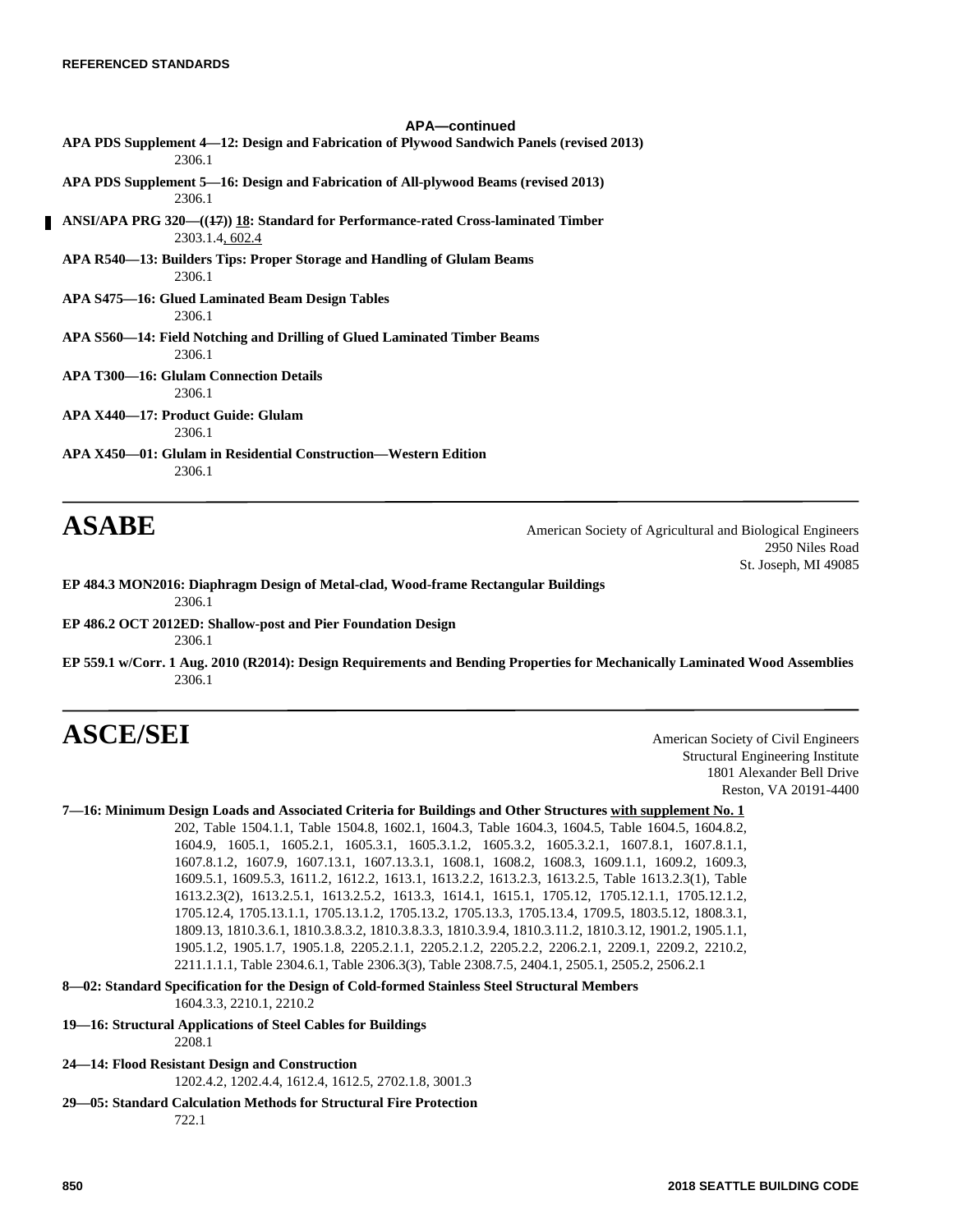**32—01: Design and Construction of Frost Protected Shallow Foundations**

1809.5

**49—12: Wind Tunnel Testing for Buildings and Other Structures**

1609.1.1

**55—16: Tensile Membrane Structures**

# 3102.2

**ASME** American Society of Mechanical Engineers Two Park Avenue New York, NY 10016-5990

- **ASME/A17.1—2016/CSA B44—16: Safety Code for Elevators and Escalators** 907.3.3, 911.1.6, 1009.4.1, 1607.10.1, 3001.2, Table 3001.3, 3001.4, 3001.5, 3002.5, 3003.2, 3007.1, 3008.1.4, 3008.7.1
- **A17.7—2007/CSA B44—07(R2012): Performance-based Safety Code for Elevators and Escalators** Table 3001.3, 3001.5, 3002.5

**A18.1—2014: Safety Standard for Platform Lifts and Stairway Chairlifts** 1109.8, Table 3001.3

**A90.1—2015: Safety Standard for Belt Manlifts** Table 3001.3

**B16.18—2012: Cast Copper Alloy Solder Joint Pressure Fittings** 909.13.1

**B16.22—2013: Wrought Copper and Copper Alloy Solder Joint Pressure Fittings** 909.13.1

**B20.1—2015: Safety Standard for Conveyors and Related Equipment** Table 3001.3, 3004.3

**B31.3—2016: Process Piping** 415.11.6

**ASSE** American Society of Safety Engineers 520 N. Northwest Highway Park Ridge, IL 60068

**ANSI/ASSE Z359.1—2016: Requirements for the ANSI/ASSE Z359 Fall Protection Code** 1015.6, 1015.7

**ASTM** ASTM International 100 Barr Harbor Drive, P.O. Box C700 West Conshohocken, PA 19428-2959

**A6/A6M—14: Standard Specification for General Requirements for Rolled Structural Steel Bars, Plates, Shapes and Sheet Piling** 1810.3.2.3, 1810.3.5.3.1, 1810.3.5.3.3

**A36/A36M—14: Specification for Carbon Structural Steel** 1810.3.2.3

**A153/A153M—09: Specification for Zinc Coating (Hot-dip) on Iron and Steel Hardware** 2304.10.5

**A240/A240M—15a: Standard Specification for Chromium and Chromium-nickel Stainless Steel Plate, Sheet and Strip for Pressure Vessels and for General Applications**

Table 1507.4.3(1)

**A252—10: Specification for Welded and Seamless Steel Pipe Piles** 1810.3.2.3

**A283/A283M—13: Specification for Low and Intermediate Tensile Strength Carbon Steel Plates** 1810.3.2.3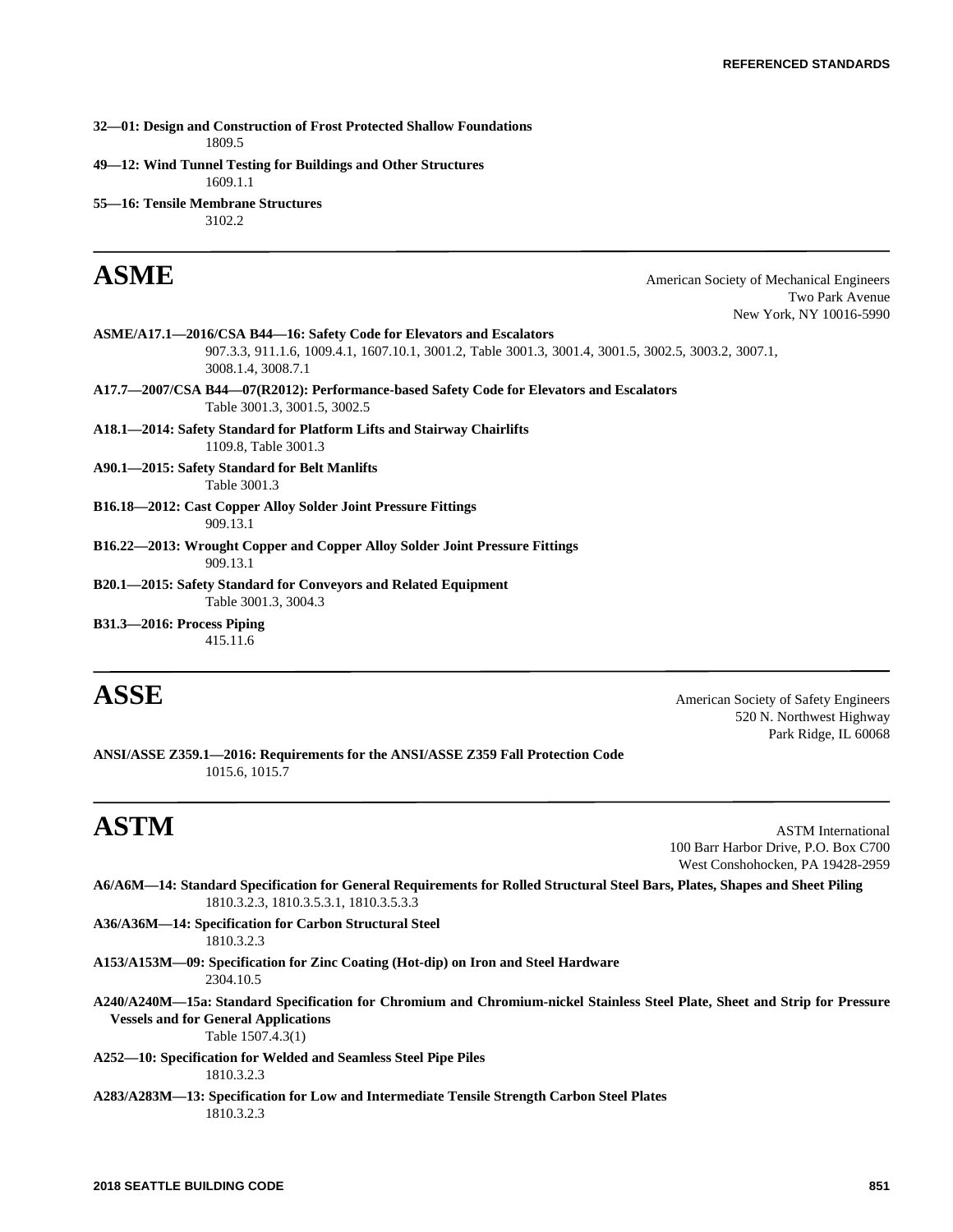# **ASTM—continued**

| ASIM—continued                                                                                                                                                                                                     |
|--------------------------------------------------------------------------------------------------------------------------------------------------------------------------------------------------------------------|
| A416/A416M—15: Specification for Steel Strand, Uncoated Seven-wire for Prestressed Concrete<br>1810.3.2.2                                                                                                          |
| A463/A463M—15: Standard Specification for Steel Sheet, Aluminum-coated, by the Hot-dip Process<br>Table 1507.4.3(2)                                                                                                |
| A572/A572M—15: Specification for High-strength Low-alloy Columbium-Vanadium Structural Steel<br>1810.3.2.3                                                                                                         |
| A588/A588M—15: Specification for High-strength Low-alloy Structural Steel with 50 ksi (345 MPa) Minimum Yield Point with<br><b>Atmospheric Corrosion Resistance</b><br>1810.3.2.3                                  |
| A615/A615M-15ae1: Specification for Deformed and Plain Carbon-steel Bars for Concrete Reinforcement<br>1704.5, 1810.3.10.2                                                                                         |
| A653/A653M-15: Specification for Steel Sheet, Zinc-coated Galvanized or Zinc-iron Alloy-coated Galvannealed by the Hot-dip<br><b>Process</b>                                                                       |
| Table 1507.4.3(1), Table 1507.4.3(2), 2304.10.5.1                                                                                                                                                                  |
| A690/A690M—13a: Standard Specification for High-strength Low-alloy Nickel, Copper, Phosphorus Steel H-piles and Sheet Piling<br>with Atmospheric Corrosion Resistance for Use in Marine Environments<br>1810.3.2.3 |
| A706/A706M-15: Specification for Low-alloy Steel Deformed and Plain Bars for Concrete Reinforcement<br>1704.5, Table 1705.3, 2107.3, 2108.3                                                                        |
| A722/A722M-15: Specification for High-strength Steel Bars for Prestressed Concrete<br>1810.3.10.2                                                                                                                  |
| A755/A755M-15: Specification for Steel Sheet, Metallic-coated by the Hot-dip Process and Prepainted by the Coil-coating Process<br>for Exterior Exposed Building Products<br>Table 1507.4.3(1), Table 1507.4.3(2)  |
| A792/A792M—10(2015): Specification for Steel Sheet, 55% Aluminum-zinc Alloy-coated by the Hot-dip Process<br>Table 1507.4.3(1), Table 1507.4.3(2)                                                                  |
| A875/A875M-13: Standard Specification for Steel Sheet, Zinc-5%, Aluminum Alloy-coated by the Hot-dip Process<br>Table 1507.4.3(2)                                                                                  |
| A924/A924M-14: Standard Specification for General Requirements for Steel Sheet, Metallic-coated by the Hot-dip Process<br>Table 1507.4.3(1)                                                                        |
| B42-2015A: Specification for Seamless Copper Pipe, Standard Sizes<br>909.13.1                                                                                                                                      |
| B43—15: Specification for Seamless Red Brass Pipe, Standard Sizes<br>909.13.1                                                                                                                                      |
| B68/B68M—11: Specification for Seamless Copper Tube, Bright Annealed (Metric)<br>909.13.1                                                                                                                          |
| <b>B88—14: Specification for Seamless Copper Water Tube</b><br>909.13.1                                                                                                                                            |
| B101-12: Specification for Lead-coated Copper Sheet and Strip for Building Construction<br>1403.5.3, Table 1507.2.8.2, Table 1507.4.3(1)                                                                           |
| B209-14: Specification for Aluminum and Aluminum Alloy Steel and Plate<br>Table 1507.4.3(1)                                                                                                                        |
| B251—10: Specification for General Requirements for Wrought Seamless Copper and Copper-alloy Tube<br>909.13.1                                                                                                      |
| B280—13: Specification for Seamless Copper Tube for Air Conditioning and Refrigeration Field Service<br>909.13.1                                                                                                   |
| B370-12: Specification for Copper Sheet and Strip for Building Construction<br>1403.5.2, Table 1507.2.8.2, Table 1507.4.3(1)                                                                                       |
| B695—04(2009): Standard Specification for Coatings of Zinc Mechanically Deposited on Iron and Steel Strip for Building<br>Construction                                                                             |
| 2304.10.5.1, 2304.10.5.3                                                                                                                                                                                           |
| C5—10: Specification for Quicklime for Structural Purposes<br>Table 2507.2                                                                                                                                         |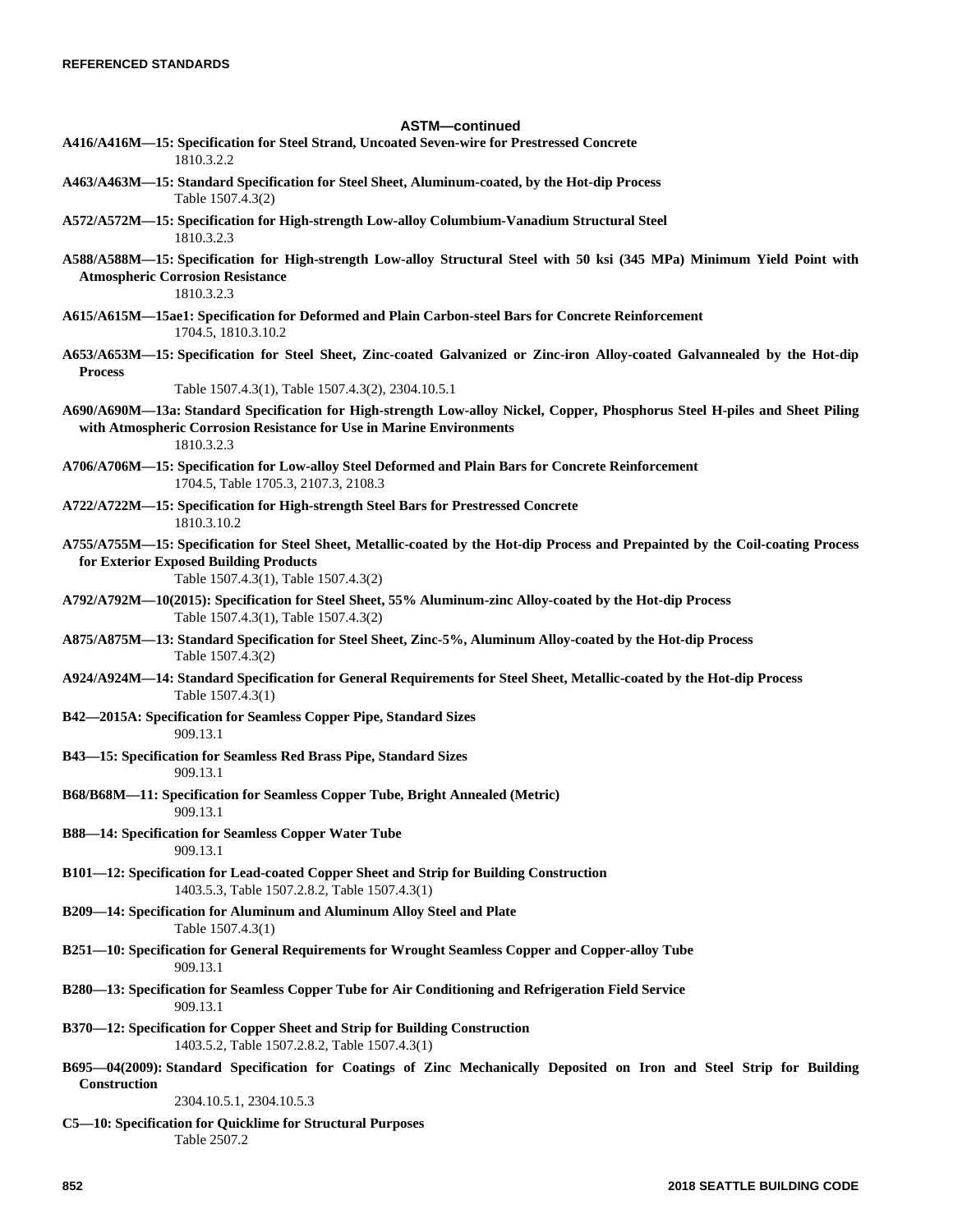| <b>ASTM-continued</b>                                                                                               |
|---------------------------------------------------------------------------------------------------------------------|
| $C22/C22M - 00(2015)$ : Specification for Gypsum<br>Table 2506.2                                                    |
| C27-98(2013): Specification for Classification of Fireclay and High-alumina Refractory Brick<br>2111.6              |
| C28/C28M-10(2015): Specification for Gypsum Plasters<br>Table 2507.2                                                |
| C31/C31M-15: Practice for Making and Curing Concrete Test Specimens in the Field<br>Table 1705.3                    |
| C33/C33M-13: Specification for Concrete Aggregates<br>722.3.1.4, 722.4.1.1.3                                        |
| C35/C35-01(2014): Specification for Inorganic Aggregates for Use in Gypsum Plaster<br>Table 2507.2                  |
| C55-2014a: Specification for Concrete Building Brick<br>Table 722.3.2                                               |
| C59/C59M-00(2015): Specification for Gypsum Casting Plaster and Molding Plaster<br>Table 2507.2                     |
| C61/C61M-00(2015): Specification for Gypsum Keene's Cement<br>Table 2507.2                                          |
| C62-13a: Standard Specification for Building Brick (Solid Masonry Units Made from Clay or Shale)<br>1807.1.6.3      |
| C67-14: Test Methods of Sampling and Testing Brick and Structural Clay Tile<br>722.4.1.1.1, 2109.2.1.1              |
| C73-14: Specification for Calcium Silicate Brick (Sand-lime Brick)<br>Table 722.3.2                                 |
| C90-14: Specification for Loadbearing Concrete Masonry Units<br>Table 722.3.2, 1807.1.6.3, 2114.3                   |
| C91/C91M-12: Specification for Masonry Cement<br>Table 2507.2                                                       |
| C94/C94M-15a: Specification for Ready-mixed Concrete<br>110.3.1                                                     |
| C140/C140M-15: Test Method Sampling and Testing Concrete Masonry Units and Related Units<br>722.3.1.2               |
| C150/C150M-15: Specification for Portland Cement<br>1903.1, Table 2507.2                                            |
| C172/C172M-14a: Practice for Sampling Freshly Mixed Concrete<br>Table 1705.3                                        |
| C199-84(2011): Test Method for Pier Test for Refractory Mortars<br>2111.6, 2111.9, 2113.12                          |
| C206-14: Specification for Finishing Hydrated Lime<br>Table 2507.2                                                  |
| C208-12: Specification for Cellulosic Fiber Insulating Board<br>Table 1508.2, 2303.1.6                              |
| C216-15: Specification for Facing Brick (Solid Masonry Units Made from Clay or Shale)<br>Table 721.1(2), 1807.1.6.3 |
| C270-14a: Specification for Mortar for Unit Masonry<br>2103.2.4                                                     |
| C315-07(2011): Specification for Clay Flue Liners and Chimney Pots<br>2111.9, 2113.11.1, Table 2113.16(1)           |
| C317/C317M-00(2015): Specification for Gypsum Concrete                                                              |
| 2514.1<br>C330/C330M-14: Specification for Lightweight Aggregates for Structural Concrete<br>202                    |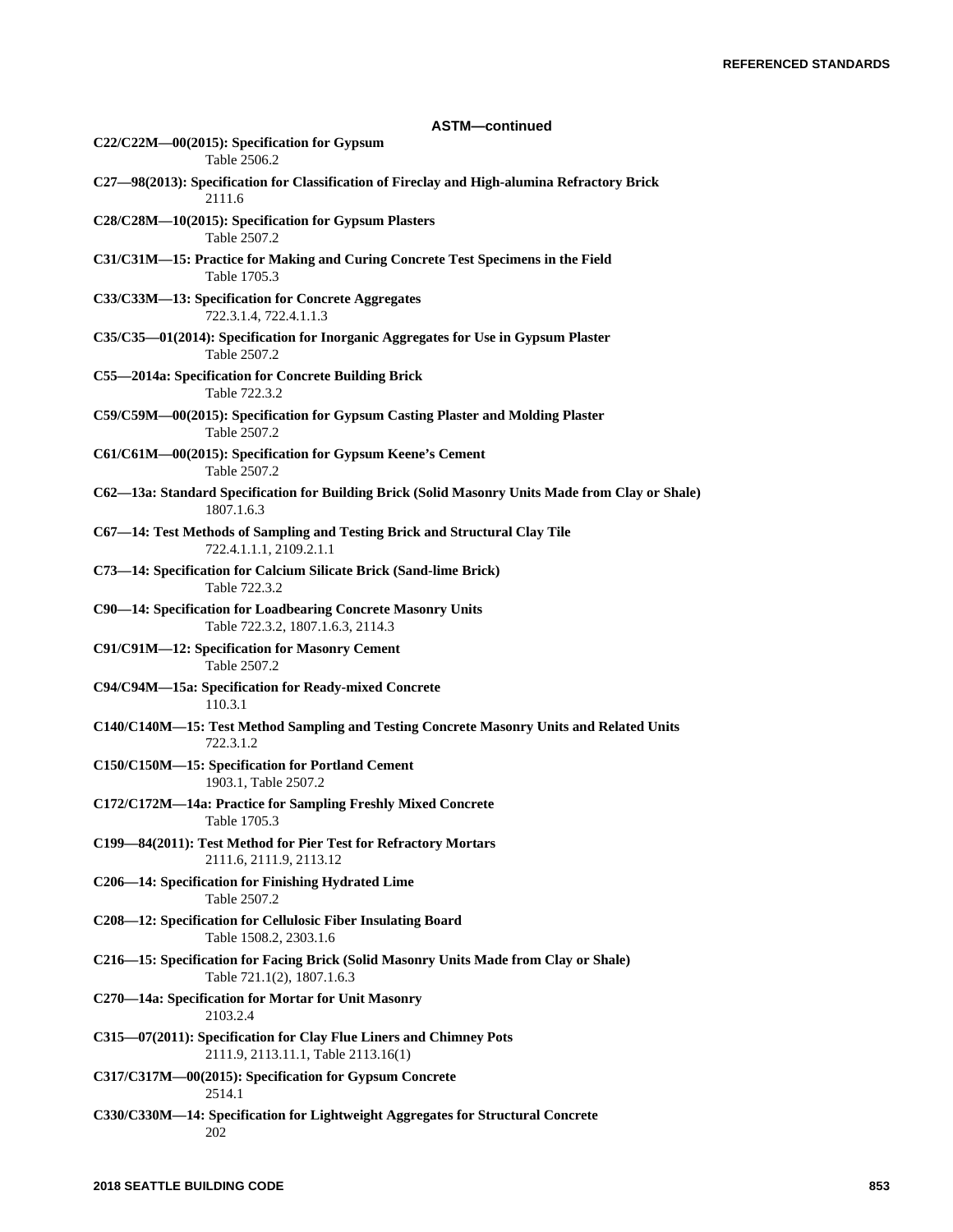| <b>ASTM-continued</b><br>C331/C331M-14: Specification for Lightweight Aggregates for Concrete Masonry Units<br>722.3.1.4, 722.4.1.1.3                                                 |
|---------------------------------------------------------------------------------------------------------------------------------------------------------------------------------------|
| C406/C406M-15: Specification for Roofing Slate<br>1507.7.5                                                                                                                            |
| C472-99(2014): Standard Test Methods for Physical Testing of Gypsum, Gypsum Plasters and Gypsum Concrete<br>Table 2506.2                                                              |
| C473-15: Test Methods for Physical Testing of Gypsum Panel Products<br>Table 2506.2                                                                                                   |
| C474-15: Test Methods for Joint Treatment Materials for Gypsum Board Construction<br>Table 2506.2                                                                                     |
| C475/C475M-15: Specification for Joint Compound and Joint Tape for Finishing Gypsum Board<br>Table 2506.2                                                                             |
| C514—04(2014): Specification for Nails for the Application of Gypsum Board<br>Table 721.1(2), Table 721.1(3), Table 2506.2                                                            |
| C516-08(2014)e1: Specifications for Vermiculite Loose Fill Thermal Insulation<br>722.3.1.4, 722.4.1.1.3                                                                               |
| C547-15: Specification for Mineral Fiber Pipe Insulation<br>Table 721.1(2), Table 721.1(3)                                                                                            |
| C549-06(2012): Specification for Perlite Loose Fill Insulation<br>722.3.1.4, 722.4.1.1.3                                                                                              |
| C552-15: Standard Specification for Cellular Glass Thermal Insulation<br>Table 1508.2                                                                                                 |
| C557-03(2009)e01: Specification for Adhesives for Fastening Gypsum Wallboard to Wood Framing<br>Table 2506.2, 2508.4                                                                  |
| C578-15: Standard Specification for Rigid, Cellular Polystyrene Thermal Insulation<br>Table 1508.2, 2603.10, Table 2603.12.1, Table 2603.12.2, Table 2603.13.1, Table 2603.13.2       |
| C587-04(2014): Specification for Gypsum Veneer Plaster<br>Table 2507.2                                                                                                                |
| C595/C595M-14e1: Specification for Blended Hydraulic Cements<br>1903.1, Table 2507.2                                                                                                  |
| C631-09(2014): Specification for Bonding Compounds for Interior Gypsum Plastering<br>Table 2507.2                                                                                     |
| C635/C635M-13a: Specification for the Manufacture, Performance and Testing of Metal Suspension Systems for Acoustical Tile and<br><b>Lay-in Panel Ceilings</b><br>801.1.1.1, 2506.2.1 |
| C636/C636M-13: Practice for Installation of Metal Ceiling Suspension Systems for Acoustical Tile and Lay-in Panels<br>808.1.1.1                                                       |
| C652—15: Specification for Hollow Brick (Hollow Masonry Units Made from Clay or Shale)<br>1807.1.6.3                                                                                  |
| C726-12: Standard Specification for Mineral Wool Roof Insulation Board<br>Table 1508.2                                                                                                |
| C728-15: Standard Specification for Perlite Thermal Insulation Board<br>Table 1508.2                                                                                                  |
| C744-14: Specification for Prefaced Concrete and Calcium Silicate Masonry Units<br>Table 722.3.2                                                                                      |
| C754-15: Specification for Installation of Steel Framing Members to Receive Screw-attached Gypsum Panel Products<br>Table 2508.1, Table 2511.1.1                                      |
| C836/C836M-15: Specification for High-solids Content, Cold Liquid-applied Elastomeric Waterproofing Membrane for Use with<br><b>Separate Wearing Course</b><br>1507.15.2              |
| C840-13: Specification for Application and Finishing of Gypsum Board<br>Table 2508.1, 2509.2                                                                                          |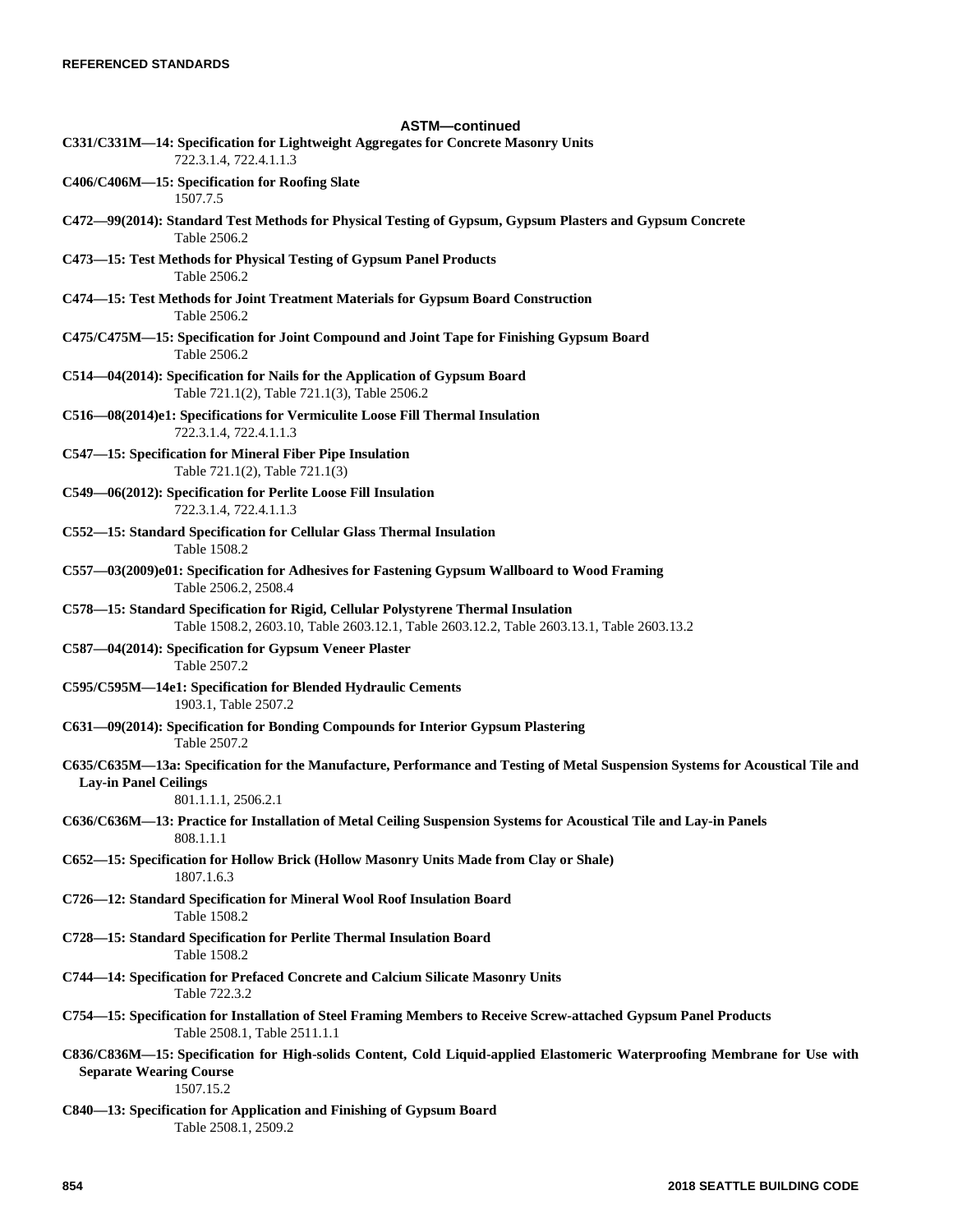| <b>ASTM-continued</b>                                                                                                                                                                                                                    |
|------------------------------------------------------------------------------------------------------------------------------------------------------------------------------------------------------------------------------------------|
| C841-03(2013): Specification for Installation of Interior Lathing and Furring<br>Table 2508.1, Table 2511.1.1                                                                                                                            |
| C842—05(2015): Specification for Application of Interior Gypsum Plaster<br>Table 2511.1.1, 2511.3, 2511.4                                                                                                                                |
| C843—99(2012): Specification for Application of Gypsum Veneer Plaster<br>Table 2511.1.1                                                                                                                                                  |
| C844—2015: Specification for Application of Gypsum Base to Receive Gypsum Veneer Plaster<br>Table 2508.1                                                                                                                                 |
| C847-14a: Specification for Metal Lath<br>Table 2507.2                                                                                                                                                                                   |
| C887-13: Specification for Packaged, Dry Combined Materials for Surface Bonding Mortar<br>1805.2.2, 2103.2.2                                                                                                                             |
| C897-15: Specification for Aggregate for Job-mixed Portland Cement-based Plaster<br>Table 2507.2                                                                                                                                         |
| C920—14a: Standard for Specification for Elastomeric Joint Sealants<br>Table 2506.2                                                                                                                                                      |
| C926-15b: Specification for Application of Portland Cement-based Plaster<br>2109.2.4.8, 2510.3, Table 2511.1.1, 2511.3, 2511.4, 2512.1, 2512.1.2, 2512.2, 2512.6, 2512.8.2,<br>2512.9, 2513.7                                            |
| C932—06(2013): Specification for Surface-applied Bonding Compounds for Exterior Plastering<br>Table 2507.2                                                                                                                               |
| C933-14: Specification for Welded Wire Lath<br>Table 2507.2                                                                                                                                                                              |
| C946-10: Specification for Construction of Dry-stacked, Surface-bonded Walls<br>2103.2.2, 2114.5                                                                                                                                         |
| C954—15: Specification for Steel Drill Screws for the Application of Gypsum Panel Products or Metal Plaster Bases to Steel Studs<br>from $0.033$ inch $(0.84$ mm) to $0.112$ inch $(2.84$ mm) in Thickness<br>Table 2506.2, Table 2507.2 |
| C956—04(2015): Specification for Installation of Cast-in-place Reinforced Gypsum Concrete<br>2514.1                                                                                                                                      |
| C957/C957M—15: Specification for High-solids Content, Cold Liquid-applied Elastomeric Waterproofing Membrane with Integral<br><b>Wearing Surface</b><br>1507.15.2                                                                        |
| C1002—14: Specification for Steel Self-piercing Tapping Screws for the Application of Gypsum Panel Products or Metal Plaster Bases<br>to Wood Studs or Steel Studs<br>Table 2506.2, Table 2507.2                                         |
| C1007-11a(2015): Specification for Installation of Load Bearing (Transverse and Axial) Steel Studs and Related Accessories<br>Table 2508.1, Table 2511.1.1                                                                               |
| C1029—15: Specification for Spray-applied Rigid Cellular Polyurethane Thermal Insulation<br>1507.14.2                                                                                                                                    |
| C1032-14: Specification for Woven Wire Plaster Base<br>Table 2507.2                                                                                                                                                                      |
| C1047—14a: Specification for Accessories for Gypsum Wallboard and Gypsum Veneer Base<br>Table 2506.2, Table 2507.2                                                                                                                       |
| C1063—15a: Specification for Installation of Lathing and Furring to Receive Interior and Exterior Portland Cement-based Plaster<br>2109.2.4.8, 2510.3, Table 2511.1.1, 2512.1.1                                                          |
| C1088—14: Specification for Thin Veneer Brick Units Made from Clay or Shale<br>Table 721.1(2)                                                                                                                                            |
| C1157/C1157M-11: Standard Performance Specification for Hydraulic Cement<br>1903.1, Table 2507.2                                                                                                                                         |
| C1167-11: Specification for Clay Roof Tiles<br>1507.3.4                                                                                                                                                                                  |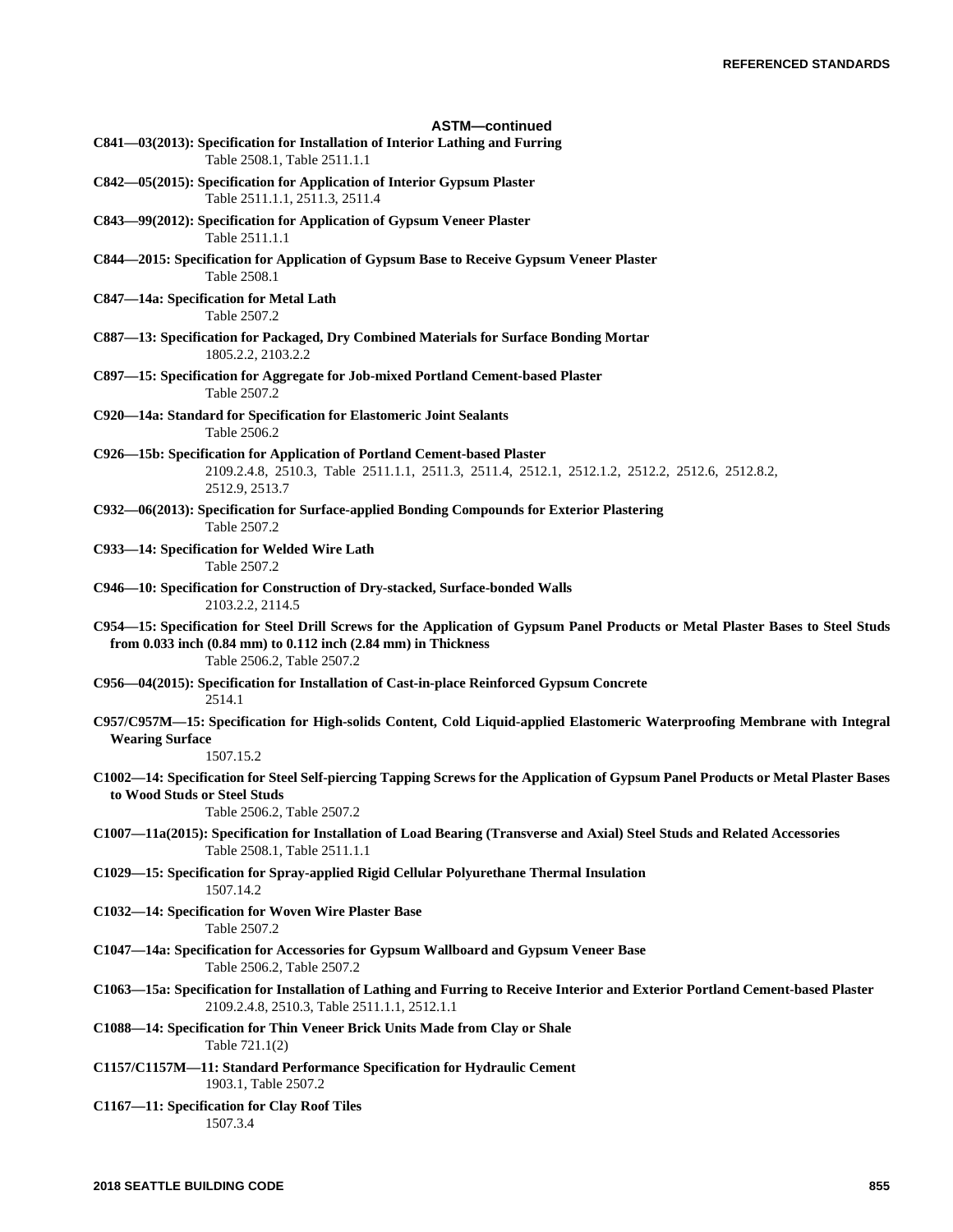| <b>ASTM-continued</b>                                                                                                                                                                    |
|------------------------------------------------------------------------------------------------------------------------------------------------------------------------------------------|
| C1177/C1177M-13: Specification for Glass Mat Gypsum Substrate for Use as Sheathing<br>Table 1508.2, Table 2506.2                                                                         |
| C1178/C1178M-13: Specification for Coated Mat Water-resistant Gypsum Backing Panel<br>Table 2506.2, Table 2509.2                                                                         |
| C1186-08(2012): Specification for Flat Fiber Cement Sheets<br>1403.10, 1404.16.1, 1404.16.2                                                                                              |
| C1261-13: Specification for Firebox Brick for Residential Fireplaces<br>2111.6, 2111.9                                                                                                   |
| C1278/C1278M-07a(2011): Specification for Fiber-reinforced Gypsum Panel<br>Table 1508.2, Table 2506.2                                                                                    |
| C1280-13a: Specification for Application of Exterior Gypsum Panel Products for Use as Sheathing<br>Table 2508.1, 2508.2                                                                  |
| C1283-11: Practice for Installing Clay Flue Lining<br>2113.9.1, 2113.12                                                                                                                  |
| C1288—14: Standard Specification for Discrete Nonasbestos Fiber-cement Interior Substrate Sheets<br>Table 2509.2                                                                         |
| C1289—15: Standard Specification for Faced Rigid Cellular Polyisocyanurate Thermal Insulation Board<br>Table 1508.2, 2603.10, Table 2603.12.1, Table 2603.12.2                           |
| C1313/C1313M-13: Standard Specification for Sheet Radiant Barriers for Building Construction Applications<br>1509.4                                                                      |
| C1325-14: Standard Specification for Nonasbestos Fiber-mat Reinforced Cement Backer Units<br>Table 2509.2                                                                                |
| C1328/C1328M-12: Specification for Plastic (Stucco Cement)<br>Table 2507.2                                                                                                               |
| C1364-10B: Standard Specification for Architectural Cast Stone<br>2103.1                                                                                                                 |
| C1396/C1396M-14a: Specification for Gypsum Board<br>Figure 722.5.1(2), Figure 722.5.1(3), Table 2506.2                                                                                   |
| C1492-03(2009): Standard Specification for Concrete Roof Tile<br>1507.3.5                                                                                                                |
| C1568-08(2013): Standard Test Method for Wind Resistance of Concrete and Clay Roof Tiles (Mechanical Uplift<br><b>Resistance Method)</b><br>1504.2.1.1                                   |
| C1600/C1600M-11: Standard Specification for Rapid Hardening Hydraulic Cement<br>Table 2507.2                                                                                             |
| C1629/C1629M—15: Standard Classification for Abuse-resistant Nondecorated Interior Gypsum Panel Products and<br><b>Fiber-reinforced Cement Panels</b><br>403.2.3.1, 403.2.3.2, 403.2.3.4 |
| C1658/C1658M-13: Standard Specification for Glass Mat Gypsum Panels<br>Table 2506.2                                                                                                      |
| C1670-16: Standard Specification for Adhered Manufactured Stone Masonry Veneer Units<br>2103.1                                                                                           |
| C1766-13: Standard Specification for Factory-laminated Gypsum Panel Products<br>Table 2506.2                                                                                             |
| D25-12: Specification for Round Timber Piles<br>1810.3.2.4, 2303.1.12                                                                                                                    |
| D41/D41M-11: Specification for Asphalt Primer Used in Roofing, Dampproofing and Waterproofing<br>Table 1507.10.2                                                                         |
| D43/D43M-00(2012)e1: Specification for Coal Tar Primer Used in Roofing, Dampproofing and Waterproofing<br>Table 1507.10.2                                                                |
| D56-05(2010): Test Method for Flash Point by Tag Closed Cup Tester<br>202                                                                                                                |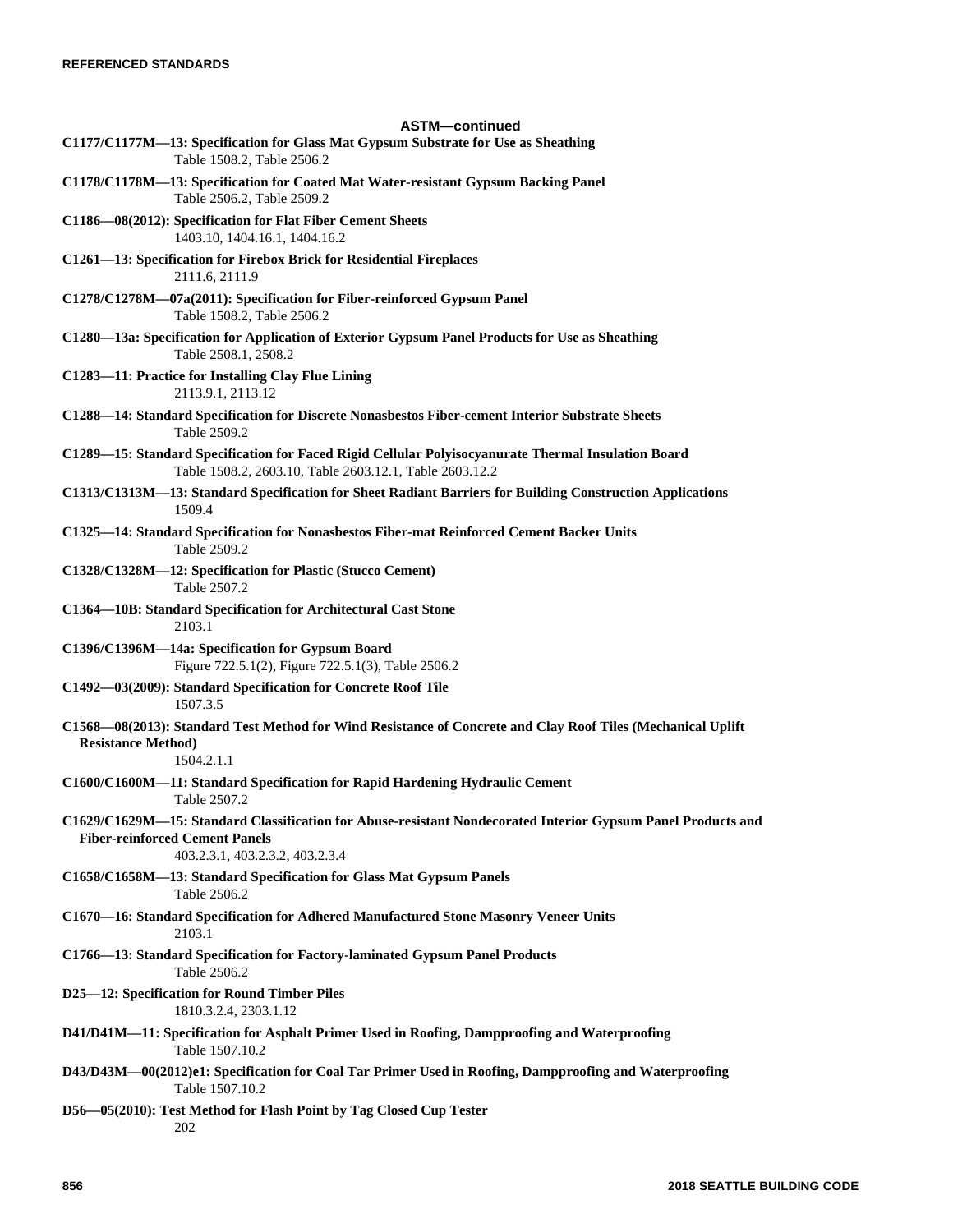**ASTM—continued D86—15: Test Method for Distillation of Petroleum Products and Liquid Fuels at Atmospheric Pressure** 202 **D93—15: Test Methods for Flash Point by Pensky-Martens Closed Cup Tester** 202 **D226/D226M—09: Specification for Asphalt-saturated Organic Felt Used in Roofing and Waterproofing** 1403.2, 1505.2, 1507.1.1, Table 1507.1.1(1), 1507.3.3, Table 1507.8, 1507.9.5, Table 1507.10.2, 1507.18.3, 1507.18.4.1 **D227/D227M—03(2011)e1: Specification for Coal-tar-saturated Organic Felt Used in Roofing and Waterproofing** Table 1507.10.2 **D312/D312M—15: Specification for Asphalt Used in Roofing** Table 1507.10.2 **D422—63(2007)e2: Test Method for Particle-size Analysis of Soils** 1803.5.3 **D448—2012: Standard Classification for Sizes of Aggregate for Road and Bridge Construction** 1507.12.3, 1507.13.3 **D450/D450M—07(2013)e1: Specification for Coal-tar Pitch Used in Roofing, Dampproofing and Waterproofing** Table 1507.10.2 **D635—14: Test Method for Rate of Burning and/or Extent and Time of Burning of Plastics in a Horizontal Position** 2606.4 **D1143/D1143M—07(2013): Test Methods for Deep Foundations Under Static Axial Compressive Load** 1810.3.3.1.2 **D1227—13: Specification for Emulsified Asphalt Used as a Protective Coating for Roofing** Table 1507.10.2, 1507.15.2 **D1557—12e1: Test Methods for Laboratory Compaction Characteristics of Soil Using Modified Effort [56,000 ft-lb/ft<sup>3</sup> (2,700 kN m/m<sup>3</sup> )]** 1705.6, 1804.6 **D1863/D1863M—05(2011)e1: Specification for Mineral Aggregate Used on Built-up Roofs** Table 1507.10.2 **D1929—16: Standard Test Method for Determining Ignition Temperature of Plastics** 402.6.4.4, 406.7.2, 1406.11.2.1, 1406.11.3.3, 1406.11.4.2, 1408.11.2.1, 2606.4 **D1970/D1970M—15a: Specification for Self-adhering Polymer Modified Bituminous Sheet Materials Used as Steep Roof Underlayment for Ice Dam Protection** 1507.1.1, 1502.2.8.2, 1507.3.9, 1507.5.7, 1507.8.8, 1507.9.9, 1507.11.2.1, 1507.18.4.1 **D2178/D2178M—15: Specification for Asphalt Glass Felt Used in Roofing and Waterproofing** Table 1507.10.2 **D2487—11: Practice for Classification of Soils for Engineering Purposes (Unified Soil Classification System)** Table 1610.1, 1803.5.1 **D2626/D2626M—04(2012)e1: Specification for Asphalt Saturated and Coated Organic Felt Base Sheet Used in Roofing** Table 1507.1.1(1),1507.3.3, Table 1507.10.2 **D2822/D2822M—05(2011)e1: Specification for Asphalt Roof Cement, Asbestos Containing** Table 1507.10.2 **D2823/D2823M—05(2011)e1: Specification for Asphalt Roof Coatings, Asbestos Containing** Table 1507.10.2 **D2824/D2824M—13: Standard Specification for Aluminum-pigmented Asphalt Roof Coatings, Nonfibered and Fibered without Asbestos** Table 1507.10.2 **D2843—16: Standard Test Method for Density of Smoke from the Burning or Decomposition of Plastics** 2606.4 **D2859—16: Standard Test Method for Ignition Characteristics of Finished Textile Floor Covering Materials** 804.4.1, 804.4.2 **D2898—10: Test Methods for Accelerated Weathering of Fire-retardant-treated Wood for Fire Testing** 1505.1, 2303.2.4, 2303.2.6 **D3019—08: Specification for Lap Cement Used with Asphalt Roll Roofing, Nonfibered, Asbestos Fibered and Nonasbestos Fibered** Table 1507.10.2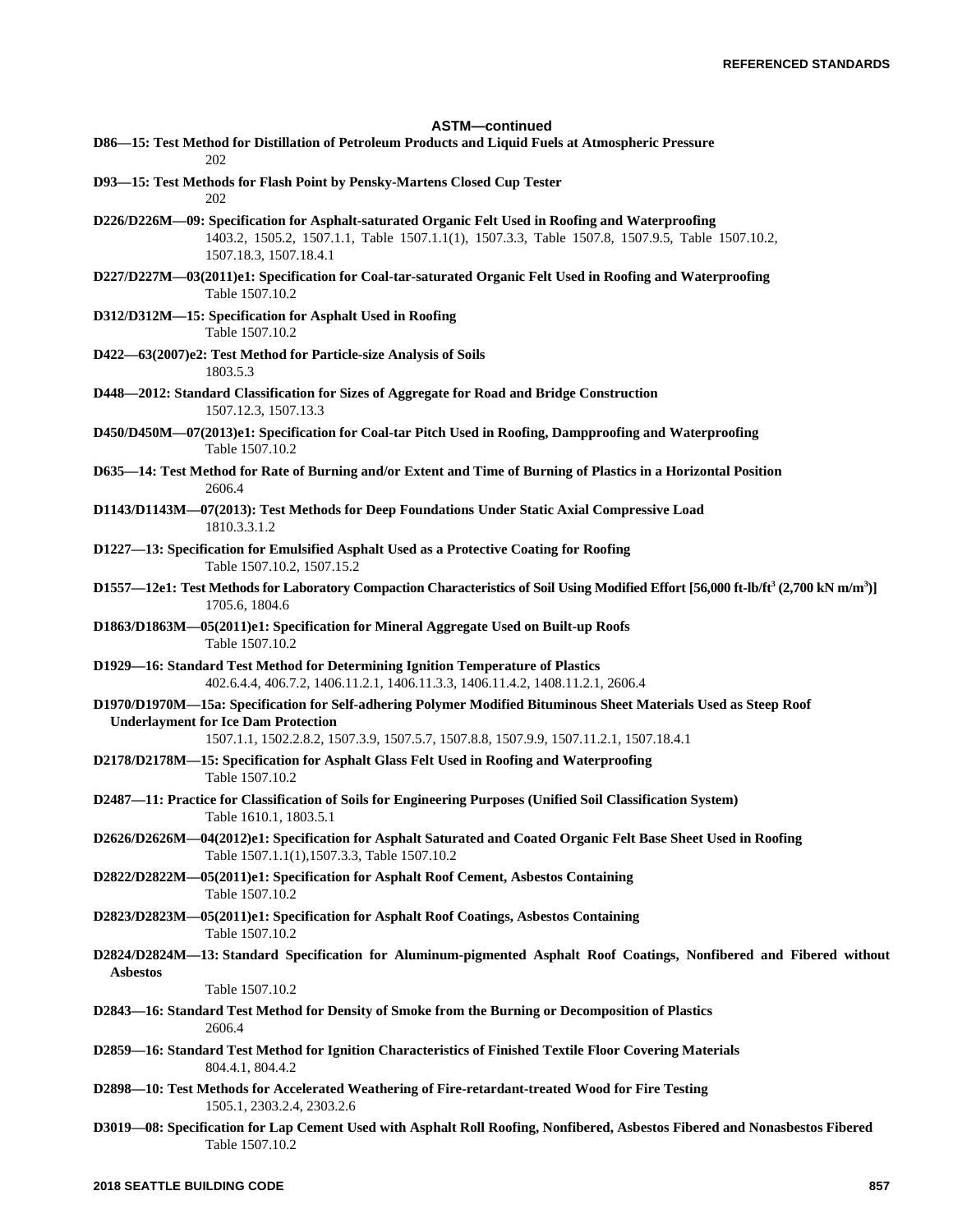**ASTM—continued D3161/D3161M—15: Test Method for Wind Resistance of Steep Slope Roofing Products (Fan Induced Method)** 1504.1.1, Table 1504.1.1, 1504.3.3, 1507.17.8 **D3200—74(2012): Standard Specification and Test Method for Establishing Recommended Design Stresses for Round Timber Construction Poles** 2303.1.12 **D3201/D3201M—13: Test Method for Hygroscopic Properties of Fire-retardant-treated Wood and Wood-based Products** 2303.2.7 **D3278—96(2011): Test Methods for Flash Point of Liquids by Small Scale Closed-cup Apparatus** 202 **D3462/D3462M—10a: Specification for Asphalt Shingles Made from Glass Felt and Surfaced with Mineral Granules** 1507.2.4 **D3468/D3468M—99(2013)e1: Specification for Liquid-applied Neoprene and Chlorosulfonated Polyethylene Used in Roofing and Waterproofing** 1507.15.2 **D3679—13: Specification for Rigid Poly (Vinyl Chloride) (PVC) Siding** 1403.9, 1404.14 **D3689/D3698M—07(2013)e1: Test Methods for Deep Foundations under Static Axial Tensile Load** 1810.3.3.1.5 **D3737—12: Practice for Establishing Allowable Properties for Structural Glued Laminated Timber (Glulam)** 2303.1.3 **D3746—85(2008): Test Method for Impact Resistance of Bituminous Roofing Systems** 1504.7 **D3747—79(2007): Specification for Emulsified Asphalt Adhesive for Adhering Roof Insulation** Table 1507.10.2 **D3909/D3909M—14: Specification for Asphalt Roll Roofing (Glass Felt) Surfaced with Mineral Granules** 1507.2.8.2, 1507.6.5, Table 1507.10.2 **D3957—09: Standard Practices for Establishing Stress Grades for Structural Members Used in Log Buildings** 2303.1.11 **D4022/D4022M—07(2012)e1: Specification for Coal Tar Roof Cement, Asbestos Containing** Table 1507.10.2 **D4272—15: Test Method for Total Energy Impact of Plastic Films by Dart Drop** 1504.7 **D4318—10e1: Test Methods for Liquid Limit, Plastic Limit and Plasticity Index of Soils** 1803.5.3 **D4434/D4434M—12: Specification for Poly (Vinyl Chloride) Sheet Roofing** 1507.13.2 **D4479/D4479M—07(2012)e1: Specification for Asphalt Roof Coatings—Asbestos-free** Table 1507.10.2 **D4586/D4586M—07(2012)e1: Specification for Asphalt Roof Cement—Asbestos-free** Table 1507.10.2 **D4601/D4601M—04(2012)e1: Specification for Asphalt-coated Glass Fiber Base Sheet Used in Roofing** Table 1507.10.2, 1507.11.2.1 **D4637/D4637M—14e1: Specification for EPDM Sheet Used in Single-ply Roof Membrane** 1507.12.2 **D4829—11: Test Method for Expansion Index of Soils** 1803.5.3 **D4869/D4869M—15: Specification for Asphalt-saturated (Organic Felt) Underlayment Used in Steep Slope Roofing** 1507.1.1, Table 1507.1.1(1), 1507.18.3, 1507.18.4.1 **D4897/D4897M—01(2009): Specification for Asphalt-coated Glass Fiber Venting Base Sheet Used in Roofing** Table 1507.10.2 **D4945—12: Test Method for High-strain Dynamic Testing of Deep Foundations** 1810.3.3.1.2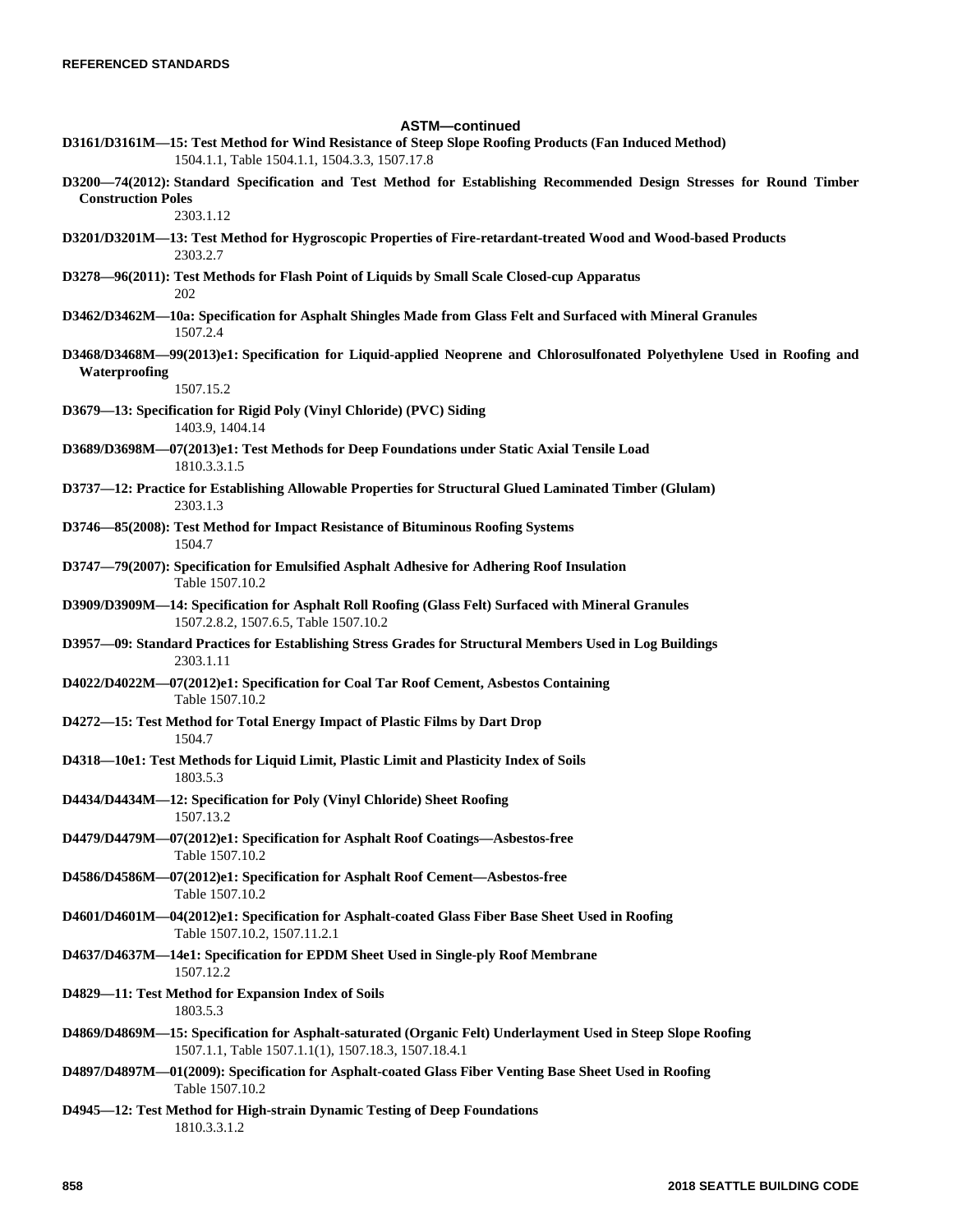| <b>ASTM-continued</b><br>D4990-97a(2013): Specification for Coal Tar Glass Felt Used in Roofing and Waterproofing                                                                                      |
|--------------------------------------------------------------------------------------------------------------------------------------------------------------------------------------------------------|
| Table 1507.10.2                                                                                                                                                                                        |
| D5019—07a: Specification for Reinforced Nonvulcanized Polymeric Sheet Used in Roofing Membrane<br>1507.12.2                                                                                            |
| D5055-13e1: Specification for Establishing and Monitoring Structural Capacities of Prefabricated Wood I-joists<br>2303.1.2                                                                             |
| D5456—14b: Specification for Evaluation of Structural Composite Lumber Products<br>2303.1.10                                                                                                           |
| D5516-09: Test Method of Evaluating the Flexural Properties of Fire-retardant Treated Softwood Plywood Exposed to Elevated<br><b>Temperatures</b>                                                      |
| 2303.2.5.1                                                                                                                                                                                             |
| D5643/D5643M—06(2012)e1: Specification for Coal Tar Roof Cement, Asbestos-free<br>Table 1507.10.2                                                                                                      |
| D5664-10: Standard Test Method for Evaluating the Effects of Fire-retardant Treatment and Elevated Temperatures on Strength<br><b>Properties of Fire-retardant Treated Lumber</b><br>2303.2.5.2        |
| D5665/D5665M—99a(2014)e1: Specification for Thermoplastic Fabrics Used in Cold-applied Roofing and Waterproofing<br>Table 1507.10.2                                                                    |
| D5726-98(2013): Specification for Thermoplastic Fabrics Used in Hot-applied Roofing and Waterproofing<br>Table 1507.10.2                                                                               |
| D6083-05e01: Specification for Liquid Applied Acrylic Coating Used in Roofing<br>Table 1507.10.2, Table 1507.14.3, 1507.15.2                                                                           |
| D6162/D6162M—00a(2015)e1: Specification for Styrene-butadiene-styrene (SBS) Modified Bituminous Sheet Materials Using a<br><b>Combination of Polyester and Glass Fiber Reinforcements</b><br>1507.11.2 |
| D6163/D6163M-00(2015)e1: Specification for Styrene-butadiene-styrene (SBS) Modified Bituminous Sheet Materials Using Glass<br><b>Fiber Reinforcements</b><br>1507.11.2                                 |
| D6164/D6164M-11: Specification for Styrene-butadiene-styrene (SBS) Modified Bituminous Sheet Metal Materials Using Polyester                                                                           |
| <b>Reinforcements</b><br>1507.11.2                                                                                                                                                                     |
|                                                                                                                                                                                                        |
| D6222/D6222M-11: Specification for Atactic Polypropylene (APP) Modified Bituminous Sheet Materials Using Polyester<br><b>Reinforcements</b>                                                            |
| 1507.11.2                                                                                                                                                                                              |
| D6223/D6223M-02(2009)e1: Specification for Atactic Polypropylene (APP) Modified Bituminous Sheet Materials Using a<br><b>Combination of Polyester and Glass Fiber Reinforcements</b><br>1507.11.2      |
| D6298—13: Specification for Fiberglass Reinforced Styrene-butadiene-styrene (SBS) Modified Bituminous Sheets with a Factory<br><b>Applied Metal Surface</b><br>1507.11.2                               |
| D6305-08(2015)e1: Practice for Calculating Bending Strength Design Adjustment Factors for Fire-retardant-treated Plywood Roof<br><b>Sheathing</b>                                                      |
| 2303.2.5.1                                                                                                                                                                                             |
| D6380/D6380M-03(2013)e1: Standard Specification for Asphalt Roll Roofing (Organic) Felt<br>Table 1507.1.1(1), 1507.2.8.2, 1507.3.3, 1507.6.5                                                           |
| D6464-03a(2009)e1: Standard Specification for Expandable Foam Adhesives for Fastening Gypsum Wallboard to Wood Framing<br>Table 2506.2, 2508.4                                                         |
| D6509/D6509M-09(2015): Standard Specification for Atactic Polypropylene (APP) Modified Bituminous Base Sheet Materials Using<br><b>Glass Fiber Reinforcements</b><br>1507.11.2                         |
| D6694/D6694M-08(2013)e1: Standard Specification for Liquid-applied Silicone Coating Used in Spray Polyurethane Foam Roofing<br><b>Systems</b><br>Table 1507.14.3, 1507.15.2                            |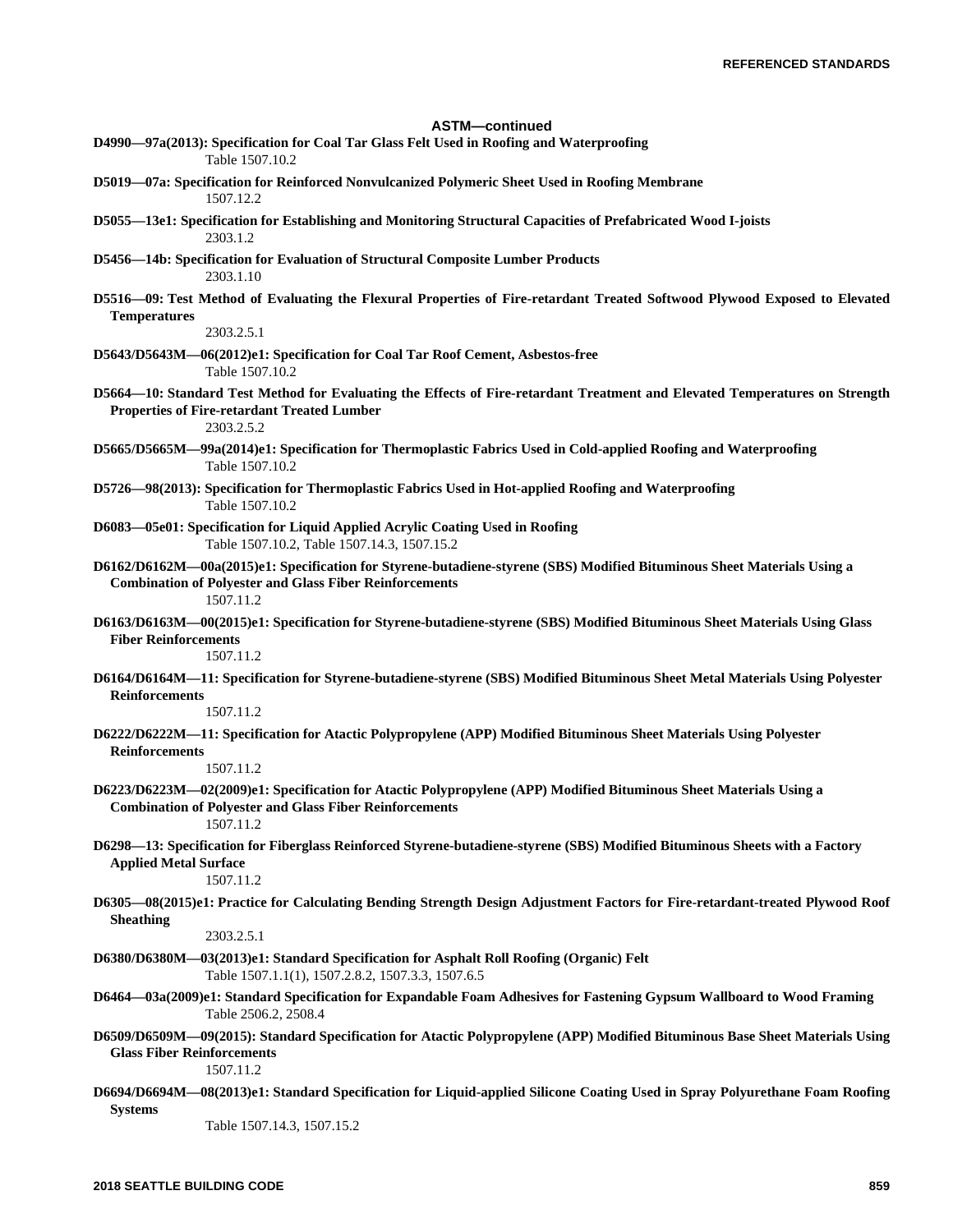# **ASTM—continued D6754/D6754M—10: Standard Specification for Ketone Ethylene Ester Based Sheet Roofing** 1507.13.2 **D6757—2013: Specification for Underlayment Felt Containing Inorganic Fibers Used in Steep Slope Roofing** 1507.1.1, Table 1507.1.1(1), 1507.18.3, 1507.18.4.1 **D6841—08: Standard Practice for Calculating Design Value Treatment Adjustment Factors for Fire-retardant Treated Lumber** 2303.2.5.2 **D6878/D6878M—13: Standard Specification for Thermoplastic Polyolefin Based Sheet Roofing** 1507.13.2 **D6947/D6947M—07(2013)e1: Standard Specification for Liquid Applied Moisture Cured Polyurethane Coating Used in Spray Polyurethane Foam Roofing System** Table 1507.14.3, 1507.15.2 **D7032—14: Standard Specification for Establishing Performance Ratings for Wood, Plastic Composite Deck Boards and Guardrail Systems (Guards or Rails)** 705.2.3.1, 2612.2, 2612.4, 2612.5.1 **D7147—11: Specification for Testing and Establishing Allowable Loads of Joist Hangers** 2303.5, 2304.10.3 **D7158/D7158M—16: Standard Test Method for Wind Resistance of Asphalt Shingles (Uplift Force/Uplift Resistance Method)** 1504.1.1, Table 1504.1.1 **D7254—15: Standard Specification for Polypropylene (PP) Siding** 1403.12 **D7425/D7425M—13: Standard Specification for Spray Polyurethane Foam Used for Roofing Applications** 1507.14.2 **D7655/D7655M—12: Standard Classification for Size of Aggregate Used as Ballast for Roof Membrane Systems** 1507.12.3, 1507.13.3 **D7672—14: Standard Specification for Evaluating Structural Capacities of Rim Board Products and Assemblies** 2303.1.13 **E84—16: Standard Test Methods for Surface Burning Characteristics of Building Materials** 202, 402.6.4.4, 406.7.2, 703.5.2, 720.1, 720.4, 803.1.2, 803.5.2, 803.10, 803.11, 803.12, 803.13, 806.7, 1402.5, 1403.12.1, 1406.9, 1406.10.1, 1408.9, 1408.10.1, 1510.6.2, 1510.6.3, 2303.2, 2603.3, 2603.4.1.13, 2603.5.4, 2603.5.5, 2603.7, 2604.2.4, 2606.4, 2612.3, 2614.3, 3105.3, D102.2.8 **E90—09: Test Method for Laboratory Measurement of Airborne Sound Transmission Loss of Building Partitions and Elements** 1206.2, 1206.2.1 **E96/E96M—15: Standard Test Methods for Water Vapor Transmission of Materials** 202 **E108—16: Standard Test Methods for Fire Tests of Roof Coverings** 1505.1, 2603.6, 2610.2, 2610.3 **E119—16: Standard Test Methods for Fire Tests of Building Construction and Materials** 703.2, 703.2.1, 703.2.3, 703.2.5, 703.3, 703.4, 703.6, 704.12, 705.7, 705.8.5, 707.6, 712.1.13.2, 714.4.1, 714.5.1, 715.1, 715.4, Table 716.1(1), Table 716.1(2), Table 716.1(3), 716.1.2.3, 716.2.5.1.1, 716.2.5.4, 716.3.2.1.1, 717.3.1, 717.5.2, 717.5.3, 717.6.1, 717.6.2, Table 721.1(1), 2103.1, 2603.5.1 **E136—16: Standard Test Method for Behavior of Materials in a Vertical Tube Furnace at 750°C** 703.5.1 **E283—04(2012): Standard Test Method for Determining Rate of Air Leakage through Exterior Windows, Curtain Walls and Doors Under Specified Pressure Differences across the Specimen** 202 **E330/E330M—14: Standard Test Method for Structural Performance of Exterior Windows, Doors, Skylights and Curtain Walls by Uniform Static Air Pressure Difference** 1709.5.2 **E331—00(2009): Standard Test Method for Water Penetration of Exterior Windows, Skylights, Doors and Curtain Walls by Uniform Static Air Pressure Difference**  $1402.2$

**E492—09: Test Method for Laboratory Measurement of Impact Sound Transmission Through Floor-ceiling Assemblies Using the Tapping Machine**

1206.3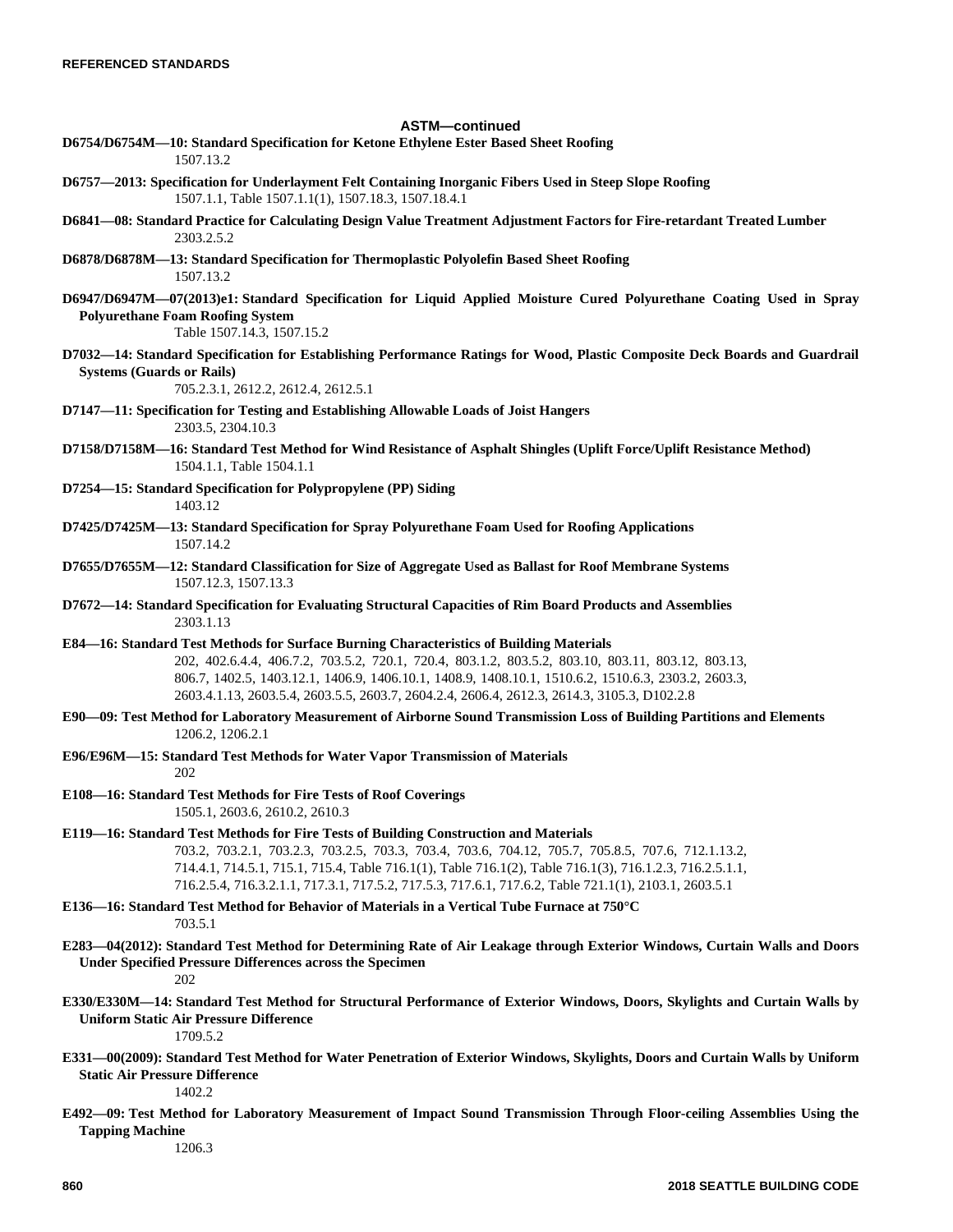### **ASTM—continued**

**E605/E605M—93(2015)e1: Test Method for Thickness and Density of Sprayed Fire-resistive Material (SFRM) Applied to Structural Members**

1705.14.4.1, 1705.14.4.2, 1705.14.4.5, 1705.14.5

- **E648—15e1: Standard Test Method for Critical Radiant Flux of Floor-covering Systems Using a Radiant Heat Energy Source** 406.2.4, 424.2, 804.2, 804.3
- **E681—09(2015): Test Methods for Concentration Limits of Flammability of Chemical Vapors and Gases** 202
- **E736/E736M—00(2015)e1: Test Method for Cohesion/Adhesion of Sprayed Fire-resistive Materials Applied to Structural Members** 704.13.3.2, 1705.14.6
- **E814—2013A: Test Method for Fire Tests of Penetration Firestop Systems** 202, 714.4.1.2, 714.4.2, 714.5.1.2
- **E970—14: Standard Test Method for Critical Radiant Flux of Exposed Attic Floor Insulation Using a Radiant Heat Energy Source** 720.3.1
- **E1300—12ae1: Practice for Determining Load Resistance of Glass in Buildings** 2404.1, 2404.2, 2404.3.1, 2404.3.2, 2404.3.3, 2404.3.4, 2404.3.5
- **E1354—16: Standard Test Method for Heat and Visible Smoke Release Rates for Materials and Products Using an Oxygen Consumption Calorimeter**
	- $424.2$
- **E1592—05(2012): Test Method for Structural Performance of Sheet Metal Roof and Siding Systems by Uniform Static Air Pressure Difference**

1504.3.2

- **E1602—03(2010)e1: Guide for Construction of Solid Fuel-burning Masonry Heaters** 2112.2
	-
- **E1886—13A: Standard Test Method for Performance of Exterior Windows, Curtain Walls, Doors and Impact Protective Systems Impacted by Missile(s) and Exposed to Cyclic Pressure Differentials** 1609.2
- **E1966—15: Standard Test Method for Fire-resistive Joint Systems** 202, 715.3
- **E1996—14a: Specification for Performance of Exterior Windows, Curtain Walls, Doors and Impact Protective Systems Impacted by Windborne Debris in Hurricanes**

1609.2, 1609.2.2

**E2072—14: Standard Specification for Photoluminescent (Phosphorescent) Safety Markings**

1025.4

- **E2174—14b: Standard Practice for On-site Inspection of Installed Fire Stops** 1705.17.1
- **E2178—13: Standard Test Method for Air Permeance of Building Materials** 202
- **E2273—03(2011): Standard Test Method for Determining the Drainage Efficiency of Exterior Insulation and Finish Systems (EIFS) Clad Wall Assemblies**

1407.4.1

**E2307—15b: Standard Test Method for Determining Fire Resistance of Perimeter Fire Barriers Using the Intermediate-scale, Multistory Test Apparatus**

## 715.4

- **E2353—14: Standard Test Methods for Performance of Glazing in Permanent Railing Systems, Guards and Balustrades** 2407.1.2
- **E2393—10a(2015): Standard Practice for On-site Inspection of Installed Fire Resistive Joint Systems and Perimeter Fire Barriers** 1705.17.2
- **E2404—15a: Practice for Specimen Preparation and Mounting of Textile, Paper or Polymeric (Including Vinyl) and Wood Wall or Ceiling Coverings, Facing and Veneers to Assess Surface Burning Characteristics** 803.5.2, 803.12
- **E2556/E2556M—10: Standard Specification for Vapor Permeable Flexible Sheet Water-resistive Barriers Intended for Mechanical Attachment**

2510.6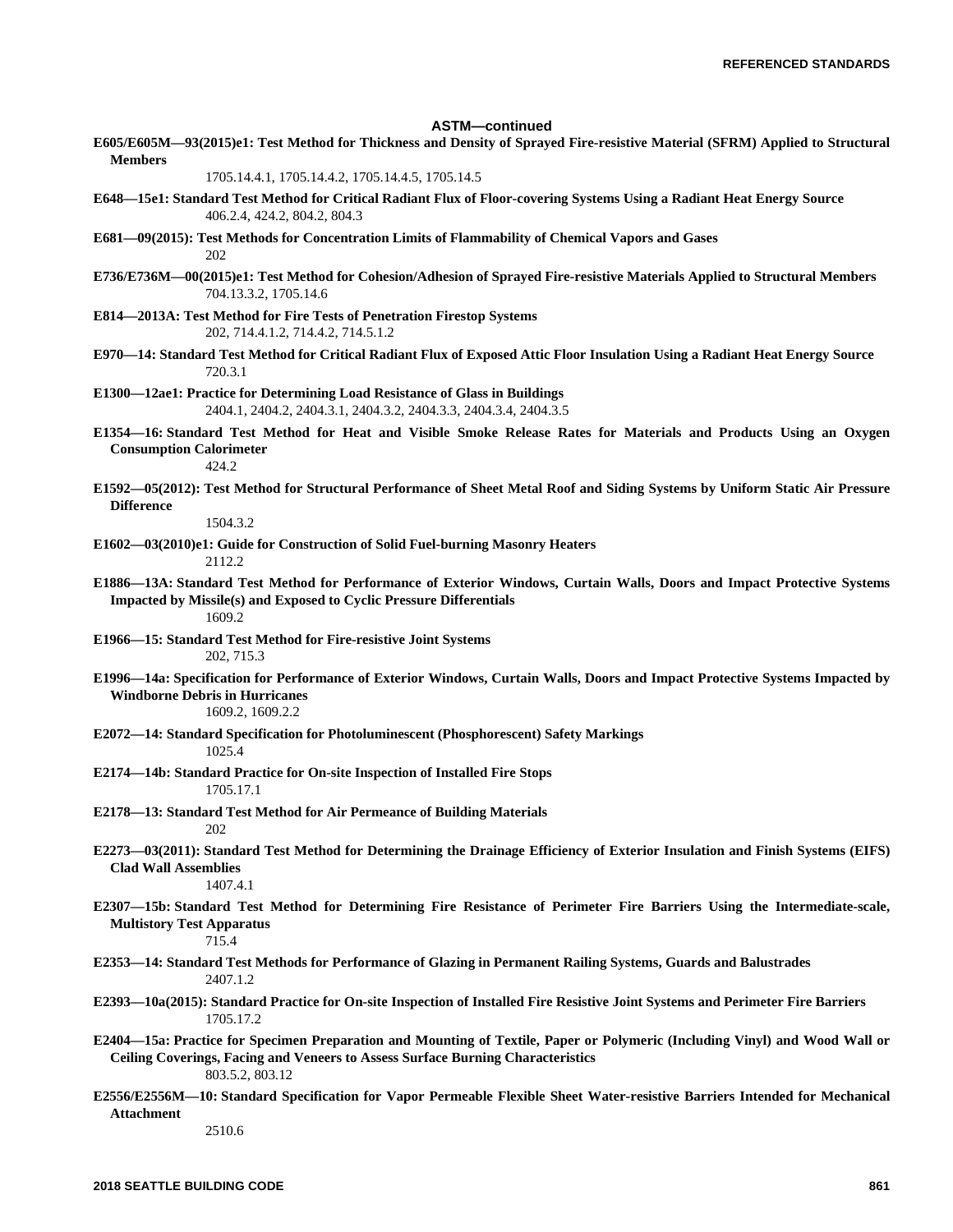# **ASTM—continued E2568—09e1: Standard Specification for PB Exterior Insulation and Finish Systems** 1407.2 **E2570/E2570M—07(2014)e1: Standard Test Method for Evaluating Water-resistive Barrier (WRB) Coatings Used under Exterior Insulation and Finish Systems (EIFS) for EIFS with Drainage** 1407.4.1.1, 1705.16.1 **E2573—12: Standard Practice for Specimen Preparation and Mounting of Site-fabricated Stretch Systems to Assess Surface Burning Characteristics** 803.10 **E2579—13: Standard Practice for Specimen Preparation and Mounting of Wood Products to Assess Surface Burning Characteristics** 803.11 **E2599—15: Standard Practice for Specimen Preparation and Mounting of Reflective Insulation, Radiant Barrier and Vinyl Stretch Ceiling Materials for Building Applications to Assess Surface Burning Characteristics** 2614.3 **E2634—11(2015): Standard Specification for Flat Wall Insulating Concrete Form (ICF) Systems** 1903.4 **E2751/E2751M—13: Practice for Design and Performance of Supported Laminated Glass Walkways** 2409.1 **F547—06(2012): Terminology of Nails for Use with Wood and Wood-base Materials** Table 2506.2 **F1667—15: Specification for Driven Fasteners: Nails, Spikes and Staples** Table 721.1(2), Table 721.1(3), 1507.2.5, 1507.17.5, 2303.6, Table 2304.10.1, 2304.10.5, Table 2506.2, Table 2603.13.1, Table 2603.13.2 **F2006—17: Standard/Safety Specification for Window Fall Prevention Devices for Nonemergency Escape (Egress) and Rescue (Ingress) Windows** 1015.8 **F2090—17: Specification for Window Fall Prevention Devices with Emergency Escape (Egress) Release Mechanisms** 1015.8, 1015.8.1 **F2200—14: Standard Specification for Automated Vehicular Gate Construction** 3110.2 **G152—13: Practice for Operating Open Flame Carbon Arc Light Apparatus for Exposure of Nonmetallic Materials** 1504.6 **G154—12a: Practice for Operating Fluorescent Light Apparatus for UV Exposure of Nonmetallic Materials** 1504.6 **G155—13: Practice for Operating Xenon Arc Light Apparatus for Exposure of Nonmetallic Materials** 1504.6

and a second Council and Table 2011 and Table 2012 and Table 2012 and Table 2012 and Table 2012 and Table 2012 and Table 2013 222 Catoctin Circle SE, Suite 201 Leesburg, VA 20175

| AWC WCD No. 4—2003: Wood Construction Data—Plank and Beam Framing for Residential Buildings |  |  |
|---------------------------------------------------------------------------------------------|--|--|
| 2306.1.2                                                                                    |  |  |

- **ANSI/AWC WFCM—2018: Wood Frame Construction Manual for One- and Two-Family Dwellings** 1609.1.1, 1609.1.1.1, 2302.1, 2308.2.4, 2308.6.7.2, 2309.1
- **ANSI/AWC NDS—2018: National Design Specification (NDS) for Wood Construction—with 2018 NDS Supplement** 202, 722.1, Table 1604.3, 1809.12, 1810.3.2.4, Table 1810.3.2.6, 1905.1.8, 2304.13, 2306.1, Table 2306.2(1), Table 2306.2(2), Table 2306.3(1), Table 2306.3(2), 2307.1, Table 2603.1.3.1, Table 2603.13.2
- **AWC STJR—2015: Span Tables for Joists and Rafters** 2306.1.1, 2308.4.2.1, 2308.7.1, 2308.7.2
- **ANSI/AWC PWF—2015: Permanent Wood Foundation Design Specification** 1805.2, 1807.1.4, 2304.10.5.2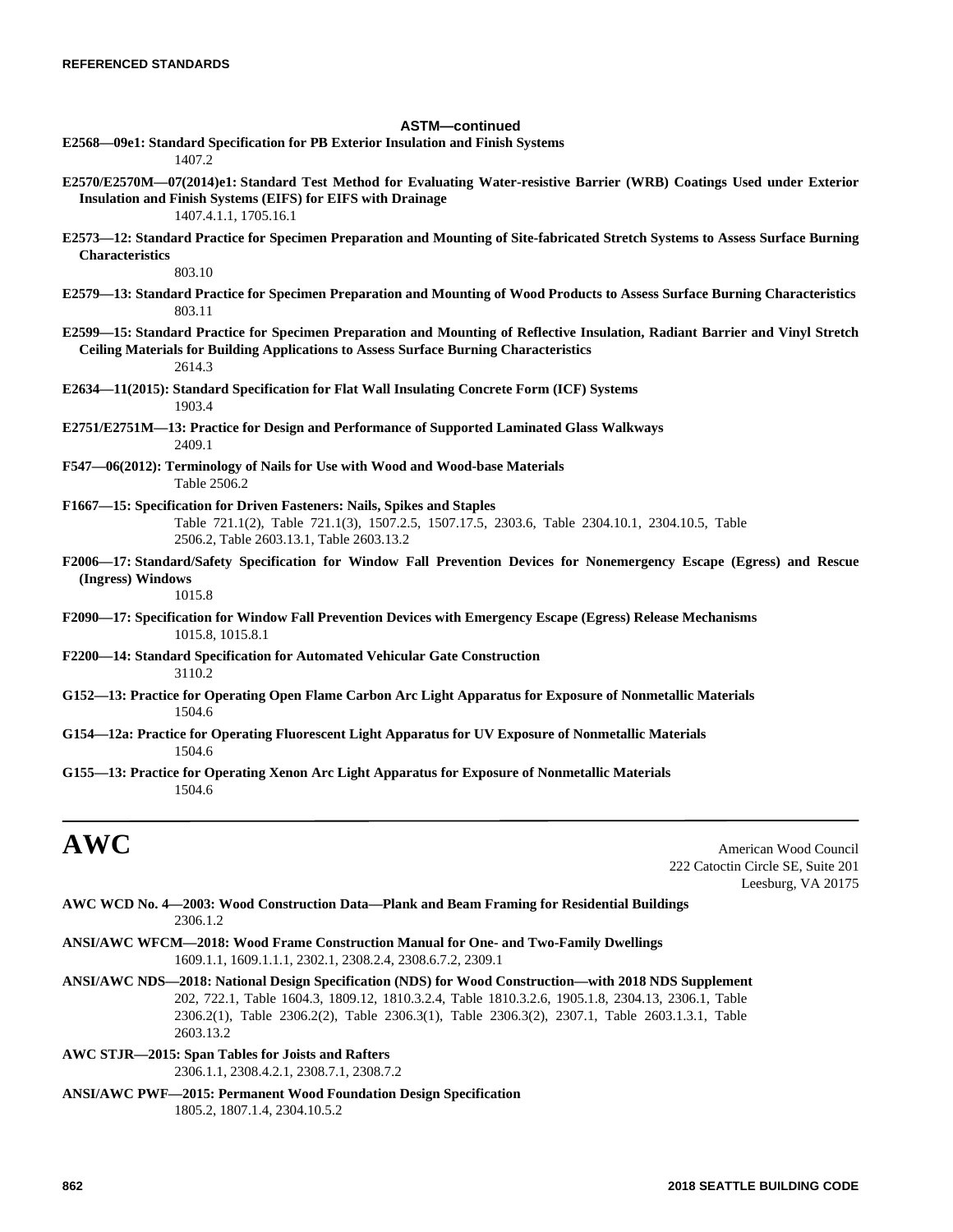# **AWC—continued**

**ANSI/AWC SDPWS—2015: Special Design Provisions for Wind and Seismic** 202, 2305.1, 2305.2, 2305.3, 2306.1, 2306.2, 2306.3, Table 2306.3(1), Table 2306.3(3), 2307.1

**AWCI** Association of the Wall and Ceiling Industry 513 West Broad Street, Suite 210 Falls Church, VA 22046

**12-B—14: Technical Manual 12B, Third Edition; Standard Practice for the Testing and Inspection of Field Applied Thin Film Intumescent Fire-resistive Materials; an Annotated Guide:** 1705.15

**AWPA** American Wood Protection Association P.O. Box 361784 Birmingham, AL 35236-1784

**C1—03: All Timber Products—Preservative Treatment by Pressure Processes** 1505.6

**M4—16: Standard for the Care of Preservative-treated Wood Products** 1810.3.2.4.1, 2303.1.9

**U1—16: USE CATEGORY SYSTEM: User Specification for Treated Wood Except Commodity Specification H** Table 1507.9.6, 1807.1.4, 1807.3.1, 1809.12, 1810.3.2.4.1, 2303.1.9, 2304.12.1, 2304.12.2, 2304.12.3, 2304.12.4, 2304.12.5

**AWS** American Welding Society 8669 NW 36 Street, #130 Miami, FL 33166

**D1.4/D1.4M—2011: Structural Welding Code—Reinforcing Steel Including Metal Inserts and Connections In Reinforced Concrete Construction**

1704.5, Table 1705.3, 1705.3.1, 2107.3

**BHMA** Builders Hardware Manufacturers' Association 355 Lexington Avenue, 15th Floor New York, NY 10017-6603

**A 156.10—2011: Power Operated Pedestrian Doors** 1010.1.4.2 **A 156.19—2013: Standard for Power Assist and Low Energy Power Operated Doors**

1010.1.4.2 **A 156.27—2011: Power and Manual Operated Revolving Pedestrian Doors**

1010.1.4.1.1

**A 156.38—2014: Low Energy Power Operated Sliding and Folding Doors** 1010.1.4.2

**CEN** European Committee for Standardization (CEN) Central Secretariat Rue de Stassart 36 B-10 50 Brussels

**EN 1081—98: Resilient Floor Coverings—Determination of the Electrical Resistance** 406.7.1

**BS EN 15250—2007: Slow Heat Release Appliances Fired by Solid Fuel Requirements and Test Methods** 2112.2, 2112.5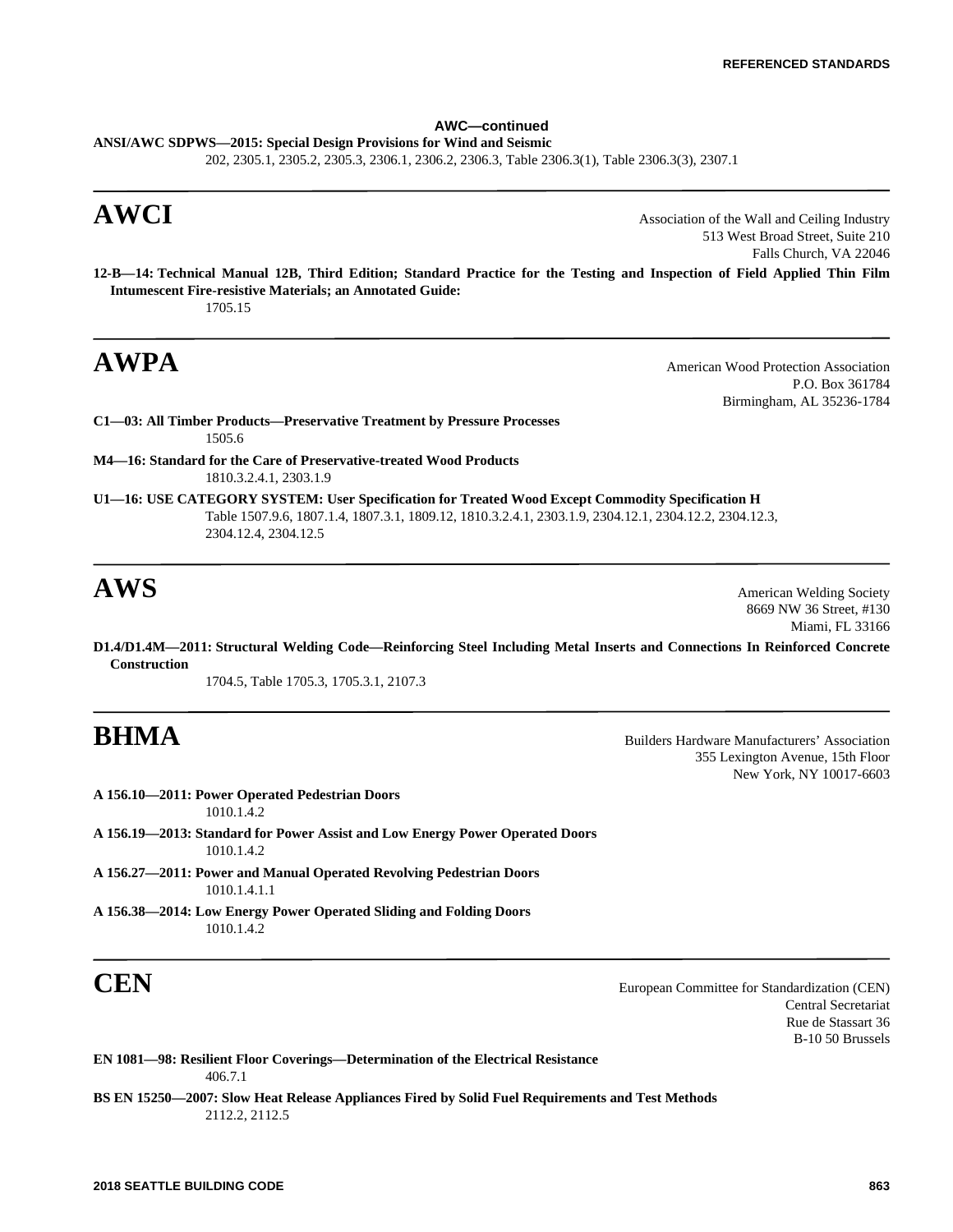**CPA** Composite Panel Association 19465 Deerfield Avenue, Suite 306 Leesburg, VA 20176

**ANSI A135.4—2012: Basic Hardboard** 1403.3.1, 2303.1.7

**ANSI A135.5—2012: Prefinished Hardboard Paneling** 2303.1.7, 2304.7

**ANSI A135.6—2012: Engineered Wood Siding** 1403.3.2, 2303.1.7

**A208.1—2016: Particleboard** 2303.1.8, 2303.1.8.1

**CPSC** Consumer Product Safety Commission 4330 East/West Highway Bethesda, MD 20814

**16 CFR Part 1201 (2002): Safety Standard for Architectural Glazing Material** 2406.2, Table 2406.2(1), 2406.3.1, 2407.1, 2407.1.4.1, 2408.2.1, 2408.3, 2409.2, 2409.3.1, 2409.4.1 **16 CFR Part 1209 (2002): Interim Safety Standard for Cellulose Insulation** 720.6 **16 CFR Part 1404 (2002): Cellulose Insulation** 720.6 **16 CFR Part 1500 (2009): Hazardous Substances and Articles; Administration and Enforcement Regulations** 202 **16 CFR Part 1500.44 (2009): Method for Determining Extremely Flammable and Flammable Solids** 202 **16 CFR Part 1507 (2002): Fireworks Devices** 202 **16 CFR Part 1630 (2007): Standard for the Surface Flammability of Carpets and Rugs** 804.4.1

**CSA** Canadian Standards Association 8501 East Pleasant Valley Road Cleveland, OH 44131-5516

**AAMA/WDMA/CSA 101/I.S.2/A440—17: North American Fenestration Standard/Specifications for Windows, Doors and Unit Skylights**

1709.5.1, 2405.5

- **ASME A17.1—2016/CSA B44-—16: Safety Code for Elevators and Escalators** 907.3.3, 911.1.6, 1009.4.1, 1607.10.1, 3001.2, Table 3001.3, 3001.5, 3002.5, 3003.2, 3007.1, 3008.1.4, 3008.7.1
- **ASME A17.7—2007/CSA B44.7—07: Performance-based Safety Code for Elevators and Escalators** Table 3001.3, 3001.5, 3002.5

**CSSB** Cedar Shake & Shingle Bureau P. O. Box 1178 Sumas, WA 98295-1178

**CSSB—97: Grading and Packing Rules for Western Red Cedar Shakes and Western Red Shingles of the Cedar Shake and Shingle Bureau**

Table 1507.8.5, Table 1507.9.6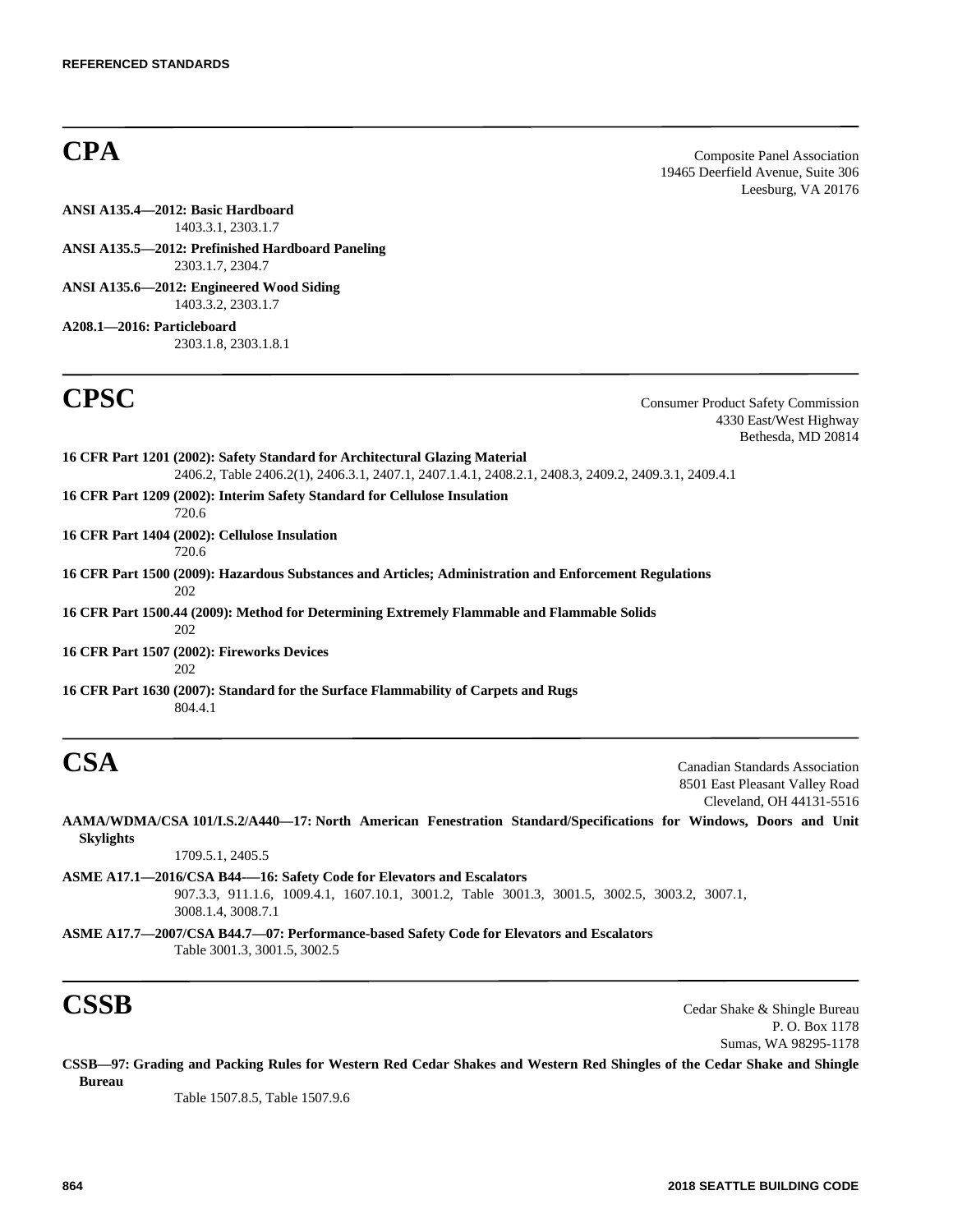**DASMA** Door & Access Systems Manufacturers Association International 1300 Sumner Avenue Cleveland, OH 44115-2851

- **ANSI/DASMA 107—2017: Room Fire Test Standard for Garage Doors Using Foam Plastic Insulation** 2603.4.1.9
- **ANSI/DASMA 108—2017: Standard Method for Testing Sectional Garage Doors, Rolling Doors and Flexible Doors: Determination of Structural Performance Under Uniform Static Air Pressure Difference** 1709.5.2
- **ANSI/DASMA 115—2016: Standard Method for Testing Sectional Garage Doors, Rolling Doors and Flexible Doors: Determination of Structural Performance Under Missile Impact and Cyclic Wind Pressure** 1609.2.3

**DOC** U.S. Department of Commerce National Institute of Standards and Technology 1401 Constitution Avenue NW Washington, DC 20230

**PS 1—09: Structural Plywood** 2303.1.5, 2304.7, Table 2304.8(4), Table 2304.8(5), Table 2306.2(1), Table 2306.2(2)

**PS 2—10: Performance Standard for Wood-based Structural-use Panels** 2303.1.5, 2304.7, Table 2304.8(5), Table 2306.2(1), Table 2306.2(2)

**PS 20—05: American Softwood Lumber Standard** 202, 1810.3.2.4, 2303.1.1

**DOL** U.S. Department of Labor Occupational Safety and Health Administration c/o Superintendent of Documents U.S. Government Printing Office Washington, DC 20402-9325

**29 CFR Part 1910.1000 (2015) : Air Contaminants** 202

**DOTn** U.S. Department of Transportation Office of Hazardous Material Safety 1200 New Jersey Avenue, SE East Building, 2nd Floor Washington, DC 20590

**49 CFR Parts 100–185—2015: Hazardous Materials Regulations** 202

**49 CFR Parts 173.137—(2009): Shippers—General Requirements for Shipments and Packaging—Class 8—Assignment of Packing Group**

202

**49 CFR Parts 173–178—2015: Specification of Transportation of Explosive and Other Dangerous Articles, UN 0335, UN 0336 Shipping Containers**

202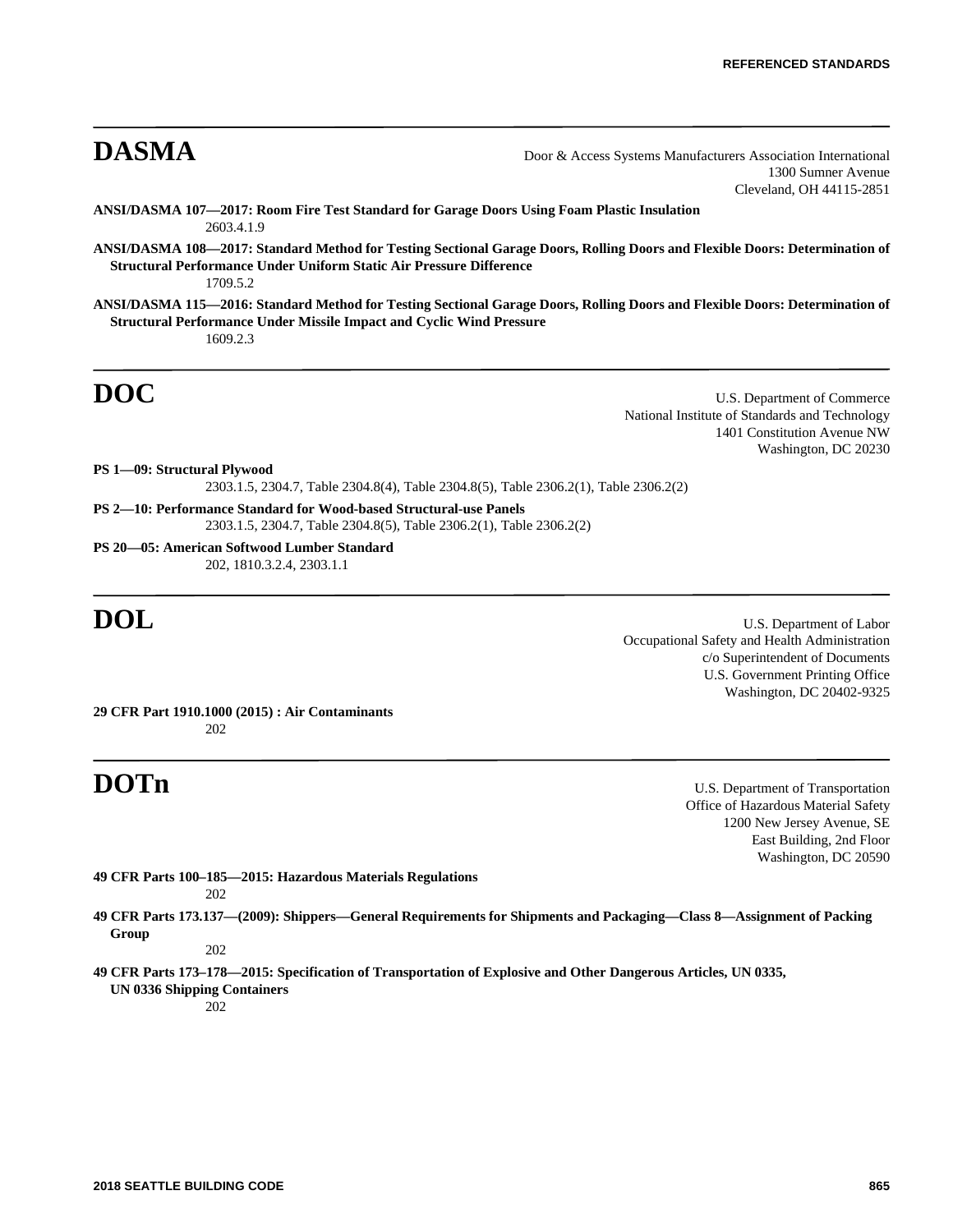**FEMA** Federal Emergency Management Agency Federal Center Plaza 500 C Street S.W. Washington, DC 20472

**FEMA-TB-11—01: Crawlspace Construction for Buildings Located in Special Flood Hazard Areas** 1805.1.2.1

**FM** FM Approvals Headquarters Office 1151 Boston-Providence Turnpike P.O. Box 9102 Norwood, MA 02062

- **4430—2012: Approval Standard for Heat and Smoke Vents** 910.3.1
- **4450—(1989): Approval Standard for Class 1 Insulated Steel Deck Roofs—with Supplements through July 1992** 1509.2
- **4470—2016: Approval Standard for Single-ply Polymer-modified Bitumen Sheet, Built-up Roof (BUR) and Liquid Applied Roof Assemblies for Use in Class 1 and Noncombustible Roof Deck Construction** 1504.7
- **4474—2011: American National Standard for Evaluating the Simulated Wind Uplift Resistance of Roof Assemblies Using Static Positive and/or Negative Differential Pressures**

1504.3.1, 1504.3.2, 1504.3.3

**4880—2015: Approval Standard for Class 1 Fire Rating of Building Panels or Interior Finish Materials** 2603.4, 2603.9

**GA** Gypsum Association 6525 Belcrest Road, Suite 480 Hyattsville, MD 20782

**GA 216—2016: Application and Finishing of Gypsum Panel Products** Table 2508.1, 2509.2

**GA 600—2015: Fire-resistance Design Manual, 21st Edition** Table 721.1(1), Table 721.1(2), Table 721.1(3)

**HPVA** Hardwood Plywood & Veneer Association 1825 Michael Faraday Drive Reston, VA 20190

**ANSI/HPVA HP-1—2016: American National Standard for Hardwood and Decorative Plywood** 2303.3, 2304.7

**ICC** International Code Council, Inc. 500 New Jersey Ave NW 6th Floor Washington, DC 20001

**ICC A117.1—09: Accessible and Usable Buildings and Facilities**

202, 907.5.2.3.3, 1009.8.2, 1009.9, 1009.11, 1010.1.9.8.1, 1012.1, 1012.6.5, 1012.10, 1013.4, 1023.9, 1102.1, 1107.2, 1109.1, 1109.2, 1109.5.1, 1109.5.2, 1111.2, 1111.3, 1111.4, 1111.4.2

**ICC 300—17: ICC Standard on Bleachers, Folding and Telescopic Seating and Grandstands** 1029.1.1, 1029.7, Table 1607.1

**ICC 400—17: Standard on Design and Construction of Log Structures** 2302.2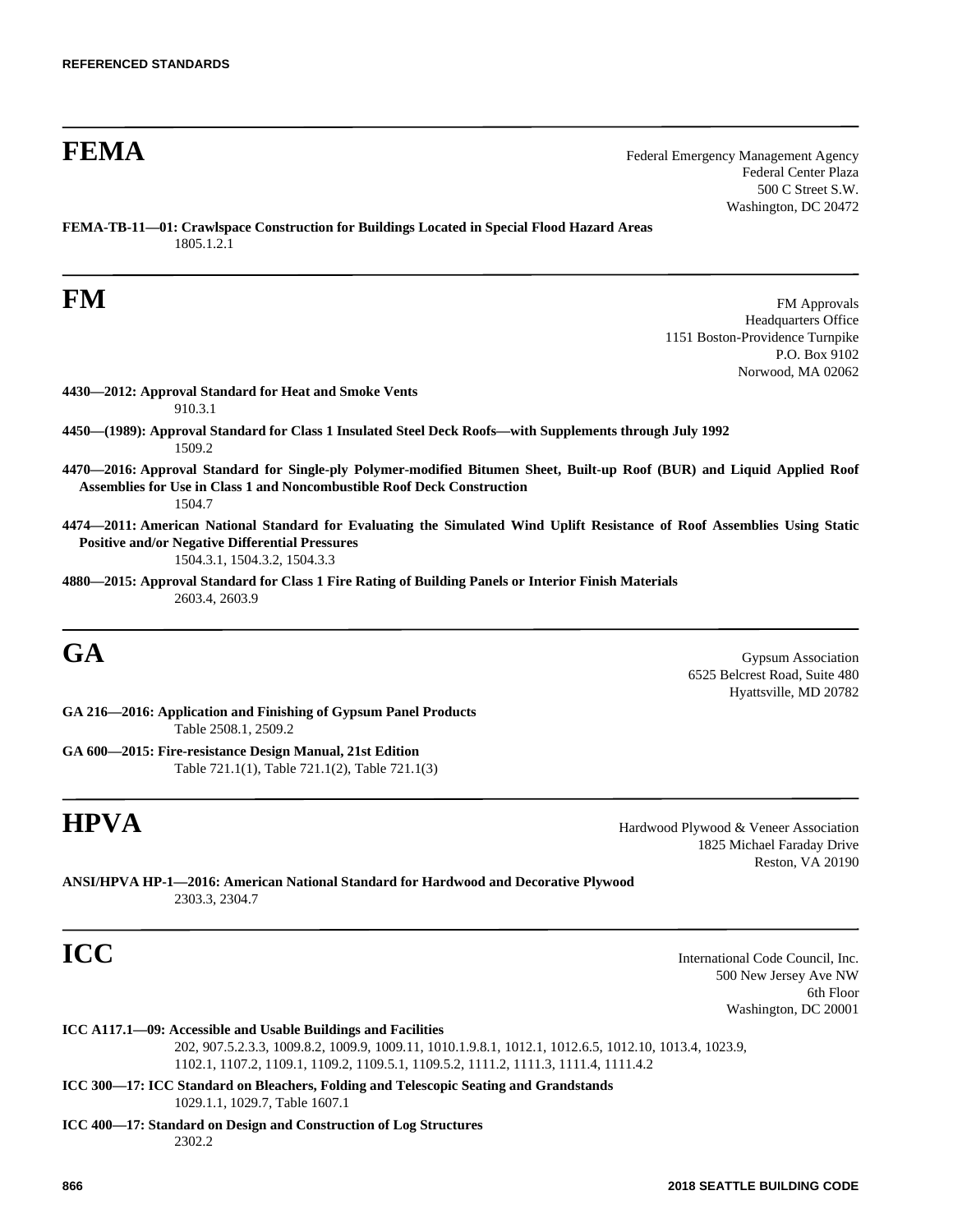### **ICC—continued**

**ICC 500—14: ICC/NSSA Standard on the Design and Construction of Storm Shelters** 202, 423.1, 423.2, 423.3, 423.4, 1604.5.1, 1604.10

**ICC 600—14: Standard for Residential Construction in High-wind Regions**

1609.1.1, 1609.1.1.1, 2308.2.4

**ICC 900/SRCC 300—2015: Solar Thermal System Standard** 3111.2.1

**ICC 901/SRCC 100—2015: Solar Thermal Collector Standard** 3111.2.1

**IEBC—18: International Existing Building Code®**

101.4.7, 102.6, 116.5, 201.3, Table 504.3, Table 504.4, Table 504.6, 2701.1, 2801.1, 3113.1.1

## **IECC—18: International Energy Conservation Code®**

101.4.6, 201.3, 202, 1202.1, 1202.4.3.2, 1301.1.1, 1405.3

### **IFC—18: International Fire Code®**

101.4.5, 102.6, 102.6.2, 201.3, 202, 307.1, Table 307.1(1), Table 307.1(2), 307.1.1, 307.1.2, 403.4.5, 404.2, 406.2.9, 406.7, 406.8, 407.4, 410.2.6, 411.1, 412.1, 412.5.1, 413.1, 414.1.1, 414.1.2, 414.1.2.1, 414.2, Table 414.2.5(1), 414.2.5.1, 414.2.5.2, Table 414.2.5(2), 414.2.5.3, 414.3, 414.5, 414.5.1, Table 414.5.1, 414.5.2, 414.5.3, 414.6, 415.2, 415.6, 415.6.1, 415.6.1.1, 415.6.1.4, Table 415.6.2, 415.7.3, 415.8.2, 415.9, 415.9.1, 415.9.1.3, 415.9.1.4, 415.9.1.6, 415.9.1.7, 415.9.1.8, 415.9.2, 415.9.3, 415.10, 415.11, 415.11.1.7, 415.11.4, 415.11.7.2, 415.11.9.3, 415.11.10.1, 416.1, 416.2.3, 416.4, 422.3.1, 426.1, 426.1.4, 427.1, 427.2.3, 428.1, 428.2, 428.3, Table 504.3, Table 504.4, Table 506.2, 507.4, 507.8.1.1.1, 507.8.1.1.2, 507.8.1.1.3, Table 509, 705.8.1, 707.1, 806.3, 901.2, 901.3, 901.5, 901.6.3, 901.6.4, 903.2.7.1, Table 903.2.11.6, 903.2.12, 903.5, 904.2.2, 904.11.3, 905.1, 905.3.6, 905.3.7, 906.1, Table 906.1, 906.4, 907.1.1, 907.2.5, 907.2.6, 907.2.8, 907.2.12.2, 907.2.14, 907.2.15, 907.2.22, 907.5.2.2, 907.6.6, 907.6.6.2, 907.8, 909.6.3, 909.12.1, 909.19, 909.20, 910.2.2, 910.5, 912.4.3, 915.1, 915.6, 916.7, 916.11, 918.1, 1002.1, 1002.2, 1010.1.9.7, 1202.5.2, 1202.6, 1507.16, 1512.1, Table 1604.5, 2603.4.1.12, 2701.1, 2702.1.3, 2702.2.3, 2702.2.7, 2702.2.10, 2702.2.12, 2702.2.14, 2702.4, 3003.3, 3008.1.3, 3102.1, 3102.8.3, 3103.1, 3111.1.2, 3111.2, 3111.3, 3111.3.4, 3111.3.5, 3302.3, 3303.7, 3309.2

### **IFGC—18: International Fuel Gas Code®**

101.4.1, 201.3, Table 307.1(1), 415.9.2, 2113.11.1.2, 2113.15, 2702.2.6, 2801.1

## **IMC—18: International Mechanical Code®**

101.4.2, 201.3, Table 307.1(1), 406.2.9, 406.6.2, 406.8.1, 406.8.4, 407.2.6, 409.3, 412.5.6, 414.1.2, 414.3, 415.9.1, 415.9.2, 415.9.3, 415.11.11, 416.2.3, 420.8, 420.9, 420.10.1, 421.4, 426.1.4, 427.2.2, 427.2.3, 428.4.7, 603.1, 603.1.1, 603.1.2, 712.1.6, 717.2.2, 717.5.3, 715.4, 715.5, 717.6.1, 717.6.2, 717.6.3, 718.5, 720.1, 720.7, 903.2.11.4, 904.2.2, 904.12, 907.3.1, 909.1, 909.10.2, 909.13.1, 910.4.7, 1006.2.2.3, 1011.16, 1020.5.1, 1202.1, 1202.2.2, 1202.4.3.2, 1202.5.2.1, 1202.6, 1208.3, 2702.2.5, 2801.1, 3111.2

**IPC—18: International Plumbing Code®**

101.4.3, 201.3, 415.9.3, 603.1.2, 718.5, 903.3.5, 1205.3.3, 1502.1, 1502.2, 1805.4.3, 2901.1, Table 2902.1, 3111.2, 3305.1

**IPMC—18: International Property Maintenance Code®**

101.4.4, 102.6, 102.6.2, 103.3, 2701.1, 2801.1

# **IPSDC—18: International Private Sewage Disposal Code®**

101.4.3, 2901.1

## **IRC—18: International Residential Code®**

101.2, 102.6.1, 305.2.3, 308.2.4, 308.3.2, 308.5.4, 310.1, 310.4.1, 310.4.2, 2308.1

# **ISPSC—18: International Swimming Pool and Spa Code®**

3109.1

**IWUIC—18: International Wildland-Urban Interface Code®** Table 1505.1

**SBCCI SSTD 11—97: Test Standard for Determining Wind Resistance of Concrete or Clay Roof Tiles** 1504.2.1.1, 1504.2.1.2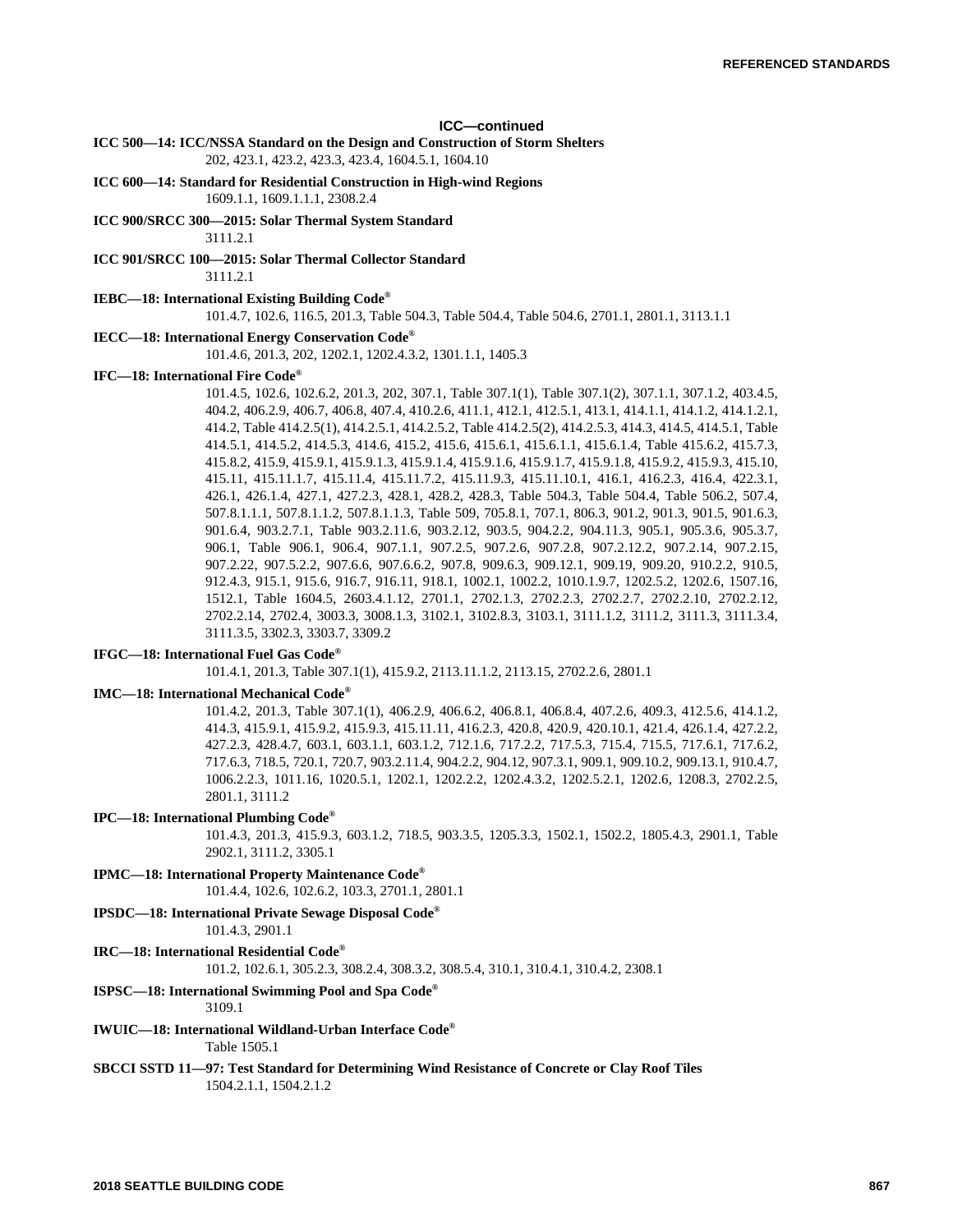**ISO** International Organization for Standardization Chemin de Blandonnet 8 CP 401 1214 Vernier Geneva, Switzerland

**ISO 8115—86: Cotton Bales—Dimensions and Density** Table 307.1(1), Table 415.11.1.1.1

**ISO 8336—09: Fiber-cement Flat Sheets—Product Specification and Test Methods** 1403.10, 1404.16.1, 1404.16.2, Table 2509.2

**ANSI MH29.1—08: Safety Requirements for Industrial Scissors Lifts** Table 3001.3

# **NAAMM** National Association of Architectural Metal Manufacturers

**FP 1001—07: Guide Specifications for Design of Metal Flag Poles** 1609.1.1

**TEK 5—84(1996): Details for Concrete Masonry Fire Walls** Table 721.1(2)

**10—18: Standard for Portable Fire Extinguishers** 906.2, 906.3.2, 906.3.4, Table 906.3(1), Table 906.3(2) **11—16: Standard for Low Expansion Foam** 904.7 **12—15: Standard on Carbon Dioxide Extinguishing Systems** 904.8, 904.12 **12A—15: Standard on Halon 1301 Fire Extinguishing Systems** 904.9 **13—16: Standard for Installation of Sprinkler Systems** 712.1.3.1, 903.3.1.1, 903.3.2, 903.3.8.2, 903.3.8.5, 904.12, 905.3.4, 907.6.4, 1019.3 **13D—16: Standard for the Installation of Sprinkler Systems in One- and Two-family Dwellings and Manufactured Homes** 903.3.1.3 **13R—16: Standard for the Installation of Sprinkler Systems in Low-rise Residential Occupancies** 903.3.1.2, 903.3.5.2, 903.4 **14—16: Standard for the Installation of Standpipe and Hose System** 905.2, 905.3.4, 905.4.2, 905.6.2, 905.8 **16—15: Standard for the Installation of Foam-water Sprinkler and Foam-water Spray Systems** 904.7, 904.12

**MHI** Material Handling Institute 8720 Red Oak Blvd. Suite 201 Charlotte, NC 28217

> 800 Roosevelt Road, Bldg. C, Suite 312 Glen Ellyn, IL 60137

**NCMA** National Concrete Masonry Association 13750 Sunrise Valley Herndon, VA 22071-4662

**NFPA** National Fire Protection Association 1 Batterymarch Park Quincy, MA 02169-7471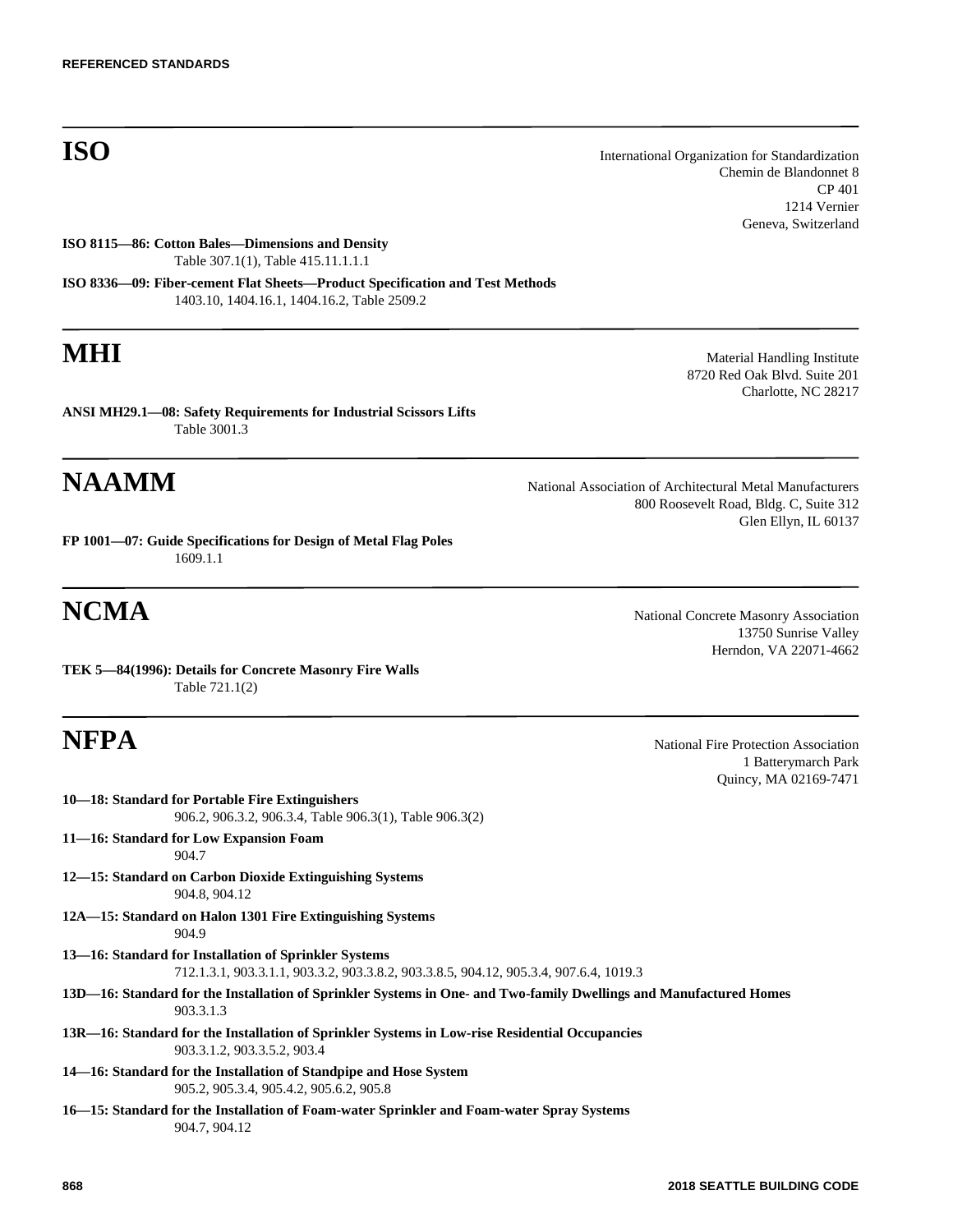| NFPA-continued                                                                                                                                                                                                                                                                                                                                 |
|------------------------------------------------------------------------------------------------------------------------------------------------------------------------------------------------------------------------------------------------------------------------------------------------------------------------------------------------|
| 17-17: Standard for Dry Chemical Extinguishing Systems<br>904.6, 904.12                                                                                                                                                                                                                                                                        |
| 17A-17: Standard for Wet Chemical Extinguishing Systems<br>904.5, 904.12                                                                                                                                                                                                                                                                       |
| 20—16: Standard for the Installation of Stationary Pumps for Fire Protection<br>412.2.4.1, 913.1, 913.2, 913.2.1, 913.5                                                                                                                                                                                                                        |
| 30-18: Flammable and Combustible Liquids Code<br>415.6, 507.8.1.1.1, 507.8.1.1.2                                                                                                                                                                                                                                                               |
| 30A-18: Code for Motor Fuel Dispensing Facilities and Repair Garages<br>406.2.9.2                                                                                                                                                                                                                                                              |
| 31-16: Standard for the Installation of Oil-burning Equipment<br>2113.15                                                                                                                                                                                                                                                                       |
| 32-16: Standard for Dry Cleaning Plants<br>415.9.3                                                                                                                                                                                                                                                                                             |
| 40-16: Standard for the Storage and Handling of Cellulose Nitrate Film<br>409.1                                                                                                                                                                                                                                                                |
| 45-15: Standard on Fire Protection Laboratories Using Chemicals (2015 Edition)<br>428.3.7                                                                                                                                                                                                                                                      |
| 58-17: Liquefied Petroleum Gas Code<br>415.9.2                                                                                                                                                                                                                                                                                                 |
| 61-17: Standard for the Prevention of Fires and Dust Explosions in Agricultural and Food Product Facilities<br>426.1                                                                                                                                                                                                                           |
| 70-17: National Electrical Code<br>108.3, 406.2.7, 406.2.9, 412.5.7, 415.11.1.8, Table 509, 904.3.1, 907.6.1, 909.12.2, 909.16.3, 910.4.6,<br>1204.4.1, 2701.1, 2702.1.3, 3111.3                                                                                                                                                               |
| 72-16: National Fire Alarm and Signaling Code<br>407.4.4.3, 407.4.4.5, 407.4.4.5.1, 901.6, 903.4.1, 904.3.5, 907.1.2, 907.2, 907.2.6, 907.2.9.3, 907.2.10,<br>907.2.12.2, 907.3, 907.3.3, 907.3.4, 907.5.2.1.2, 907.5.2.2, 907.5.2.2.5, 907.6, 907.6.1, 907.6.2,<br>907.6.6, 907.7, 907.7.1, 907.7.2, 911.1.6, 917.1, 2702.2.4, 3005.5, 3007.7 |
| 80-16: Standard for Fire Doors and Other Opening Protectives<br>410.2.5, 509.4.2, 716.1, 716.2.5.1, 716.2.6.4, 716.2.9, 716.3.4.1, 716.3.5, 1010.1.4.3                                                                                                                                                                                         |
| 82-14: Standard on Incinerators and Waste and Linen Handling Systems and Equipment<br>713.13                                                                                                                                                                                                                                                   |
| 85-15: Boiler and Combustion System Hazards Code<br>426.1                                                                                                                                                                                                                                                                                      |
| 92-15: Standard for Smoke Control Systems<br>909.7, 909.8                                                                                                                                                                                                                                                                                      |
| 99-18: Health Care Facilities Code<br>407.11, 422.6, 425.1                                                                                                                                                                                                                                                                                     |
| 101-18: Life Safety Code<br>1029.6.2                                                                                                                                                                                                                                                                                                           |
| 105-16: Standard for Smoke Door Assemblies and Other Opening Protectives<br>405.4.2, 710.5.2.2, 716.2.10, 909.20.4.1                                                                                                                                                                                                                           |
| 110-16: Standard for Emergency and Standby Power Systems<br>2702.1.3                                                                                                                                                                                                                                                                           |
| 111-13: Standard on Stored Electrical Energy Emergency and Standby Power Systems<br>2702.1.3                                                                                                                                                                                                                                                   |
| 120-15: Standard for Fire Prevention and Control in Coal Mines<br>426.1                                                                                                                                                                                                                                                                        |
| 130—17: Standard for Fixed Guideway Transit and Guideway Transit and Passenger Rail Systems<br>3101.1, 3114                                                                                                                                                                                                                                    |
| 170-18: Standard for Fire Safety and Emergency Symbols<br>1025.2.6.1                                                                                                                                                                                                                                                                           |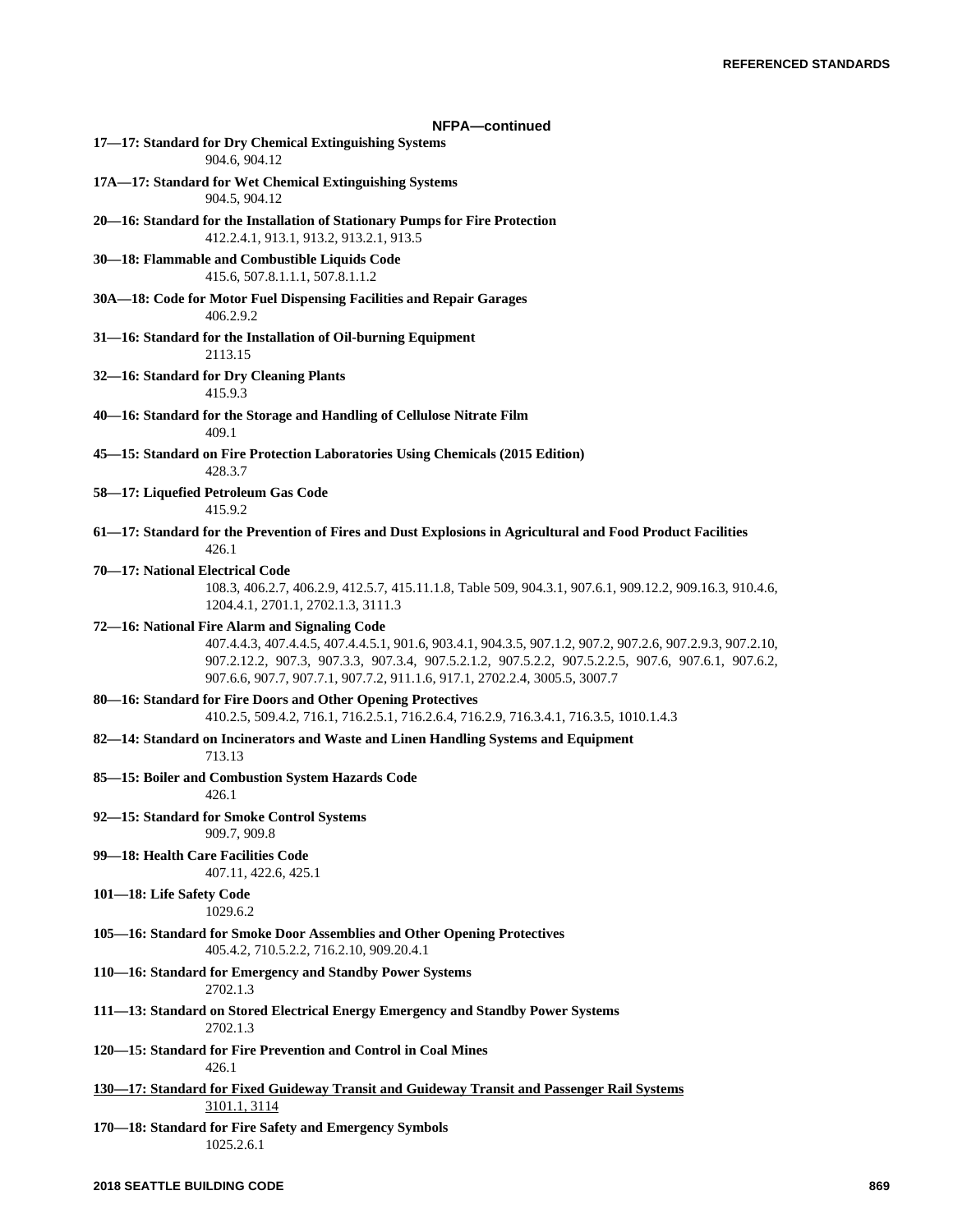# **NFPA—continued 211—16: Standard for Chimneys, Fireplaces, Vents and Solid Fuel-burning Appliances** 2112.5 **221—18: Standard for High Challenge Fire Walls, Fire Walls and Fire Barrier Walls** 706.2 **252—17: Standard Methods of Fire Tests of Door Assemblies** Table 716.1(1), 716.1.1, 716.1.2.2.1, 716.2.1.1, 716.2.1.2, 716.2.2.1, 716.2.2.2, 716.2.2.3.1, 716.2.5.1.1 **253—15: Standard Method of Test for Critical Radiant Flux of Floor Covering Systems Using a Radiant Heat Energy Source** 406.2.4, 424.2, 804.2, 804.3 **257—17: Standard for Fire Test for Window and Glass Block Assemblies** Table 716.1(1), 716.1.1, 716.1.2.2.2, T716.2.1.3, 716.3.1.1, 716.3.1.2, 716.3.2.1.3, 716.3.4 **259—18: Standard Test Method for Potential Heat of Building Materials** 2603.4.1.10, 2603.5.3 **265—15: Standard Methods of Fire Tests for Evaluating Room Fire Growth Contribution of Textile Wall Coverings on Full Height Panels and Walls** 803.5.1, 803.5.1.1 **268—17: Standard Test Method for Determining Ignitability of Exterior Wall Assemblies Using a Radiant Heat Energy Source** 1405.1.1.1, 1405.1.1.1.1, 1405.1.1.1.2, 2603.5.7 **275—17: Standard Method of Fire Tests for the Evaluation of Thermal Barriers** 1406.10.2, 1408.10.2, 2603.4 **276—15: Standard Method of Fire Tests for Determining the Heat Release Rate of Roofing Assemblies with Combustible Above-deck Roofing Components** 1508.1, 2603.3, 2603.4.1.5 **285—12: Standard Fire Test Method for the Evaluation of Fire Propagation Characteristics of Exterior Nonload-bearing Wall Assemblies Containing Combustible Components** 718.2.6, 1402.5, 1406.10.4, 1408.10.4, 1510.6.2, 2603.5.5 **286—15: Standard Methods of Fire Test for Evaluating Contribution of Wall and Ceiling Interior Finish to Room Fire Growth** 402.6.4.4, 803.1.1, 803.1.1.1, 803.11, 803.12, 803.13, 1406.10.3, 2603.7, 2603.9, 2604.2.4, 2614.4, 3105.3 **288—17: Standard Methods of Fire Tests of Horizontal Fire Door Assemblies Installed in Horizontal in Fire-resistance-rated Floor Systems** 712.1.13.1 **289—13: Standard Method of Fire Test for Individual Fuel Packages** 402.6.2, 402.6.4.5, 424.2, 806.4 **409—16: Standard for Aircraft Hangars** 412.3.6, Table 412.3.6, 412.3.6.1, 412.5.5 **418—16: Standard for Heliports** 412.7.4 **484—18: Standard for Combustible Metals** 426.1 **652—16: Standard on the Fundamentals of Combustible Dust** 426.1 **654—17: Standard for the Prevention of Fire and Dust Explosions from the Manufacturing, Processing and Handling of Combustible Particulate Solids** 426.1 **655—17: Standard for the Prevention of Sulfur Fires and Explosions** 426.1 **664—17: Standard for the Prevention of Fires and Explosions in Wood Processing and Woodworking Facilities** 426.1 **701—15: Standard Methods of Fire Tests for Flame Propagation of Textiles and Films** 410.2.6, 424.2, 806.4, 3102.3, 3102.3.1, 3102.6.1.1, 3105.3

**704—17: Standard System for the Identification of the Hazards of Materials for Emergency Response** 202, 415.5.2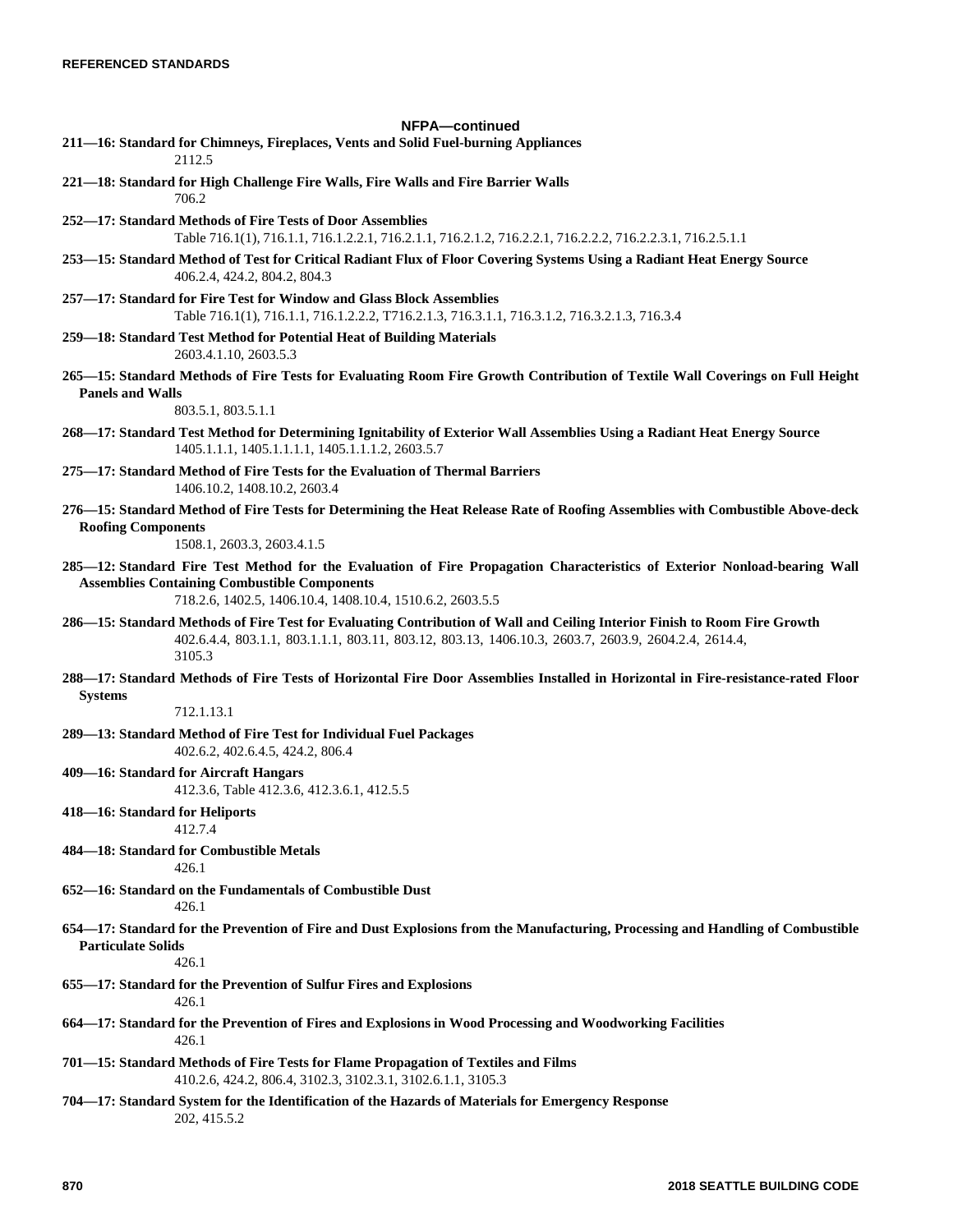| 720—15: Standard for the Installation of Carbon Monoxide (CO) Detection and Warning Equipment<br>915.5.1, 915.5.2 |
|-------------------------------------------------------------------------------------------------------------------|
| 750—15: Standard on Water Mist Fire Protection Systems<br>202, 904, 11, 1.1, 904, 12                              |
| 1124—17: Code for the Manufacture, Transportation and Storage of Fireworks and Pyrotechnic Articles               |
| 415.6.1.1                                                                                                         |
| 2001—15: Standard on Clean Agent Fire Extinguishing Systems<br>904.10                                             |
| 2010—15: Standard for Fixed Aerosol Fire-extinguishing Systems<br>904.14                                          |

**PCI** Precast Prestressed Concrete Institute 200 West Adams Street, Suite 2100 Chicago, IL 60606-6938

**MNL 124—11: Design for Fire Resistance of Precast Prestressed Concrete** 722.2.3.1

**MNL 128—01: Recommended Practice for Glass Fiber Reinforced Concrete Panels** 1903.3

**PTI** Post-Tensioning Institute 38800 Country Club Drive Farmington Hills, MI 48331

**PTI DC—10.5-12: Standard Requirements for Design and Analysis of Shallow Concrete Foundations on Expansive Soils** 1808.6.2

**RMI** Rack Manufacturers Institute 8720 Red Oak Boulevard, Suite 201 Charlotte, NC 28217

**ANSI/MH16.1—12: Specification for Design, Testing and Utilization of Industrial Steel Storage Racks** 2209.1

**ANSI/MH16.3—16: Specification for the Design, Testing and Utilization of Industrial Steel Cantilevered Storage Racks** 2209.2

**SBCA** Structural Building Components Association 6300 Enterprise Lane Madison, WI 53719

**ANSI/FS 100-12: Standard Requirements for Wind Pressure Resistance of Foam Plastic Insulating Sheathing Used in Exterior Wall Covering Assemblies** 2603.10

**SDI NC—2017: Standard for Noncomposite Steel Floor Deck** 2210.1.1.1 **SDI RD—2017: Standard for Steel Roof Deck** 2210.1.1.2

**SDI-C—2017: Standard for Composite Steel Floor Deck—Slabs** 2210.1.1.3

**SDI** Steel Deck Institute 2661 Clearview Road #3 Allison Park, PA 15101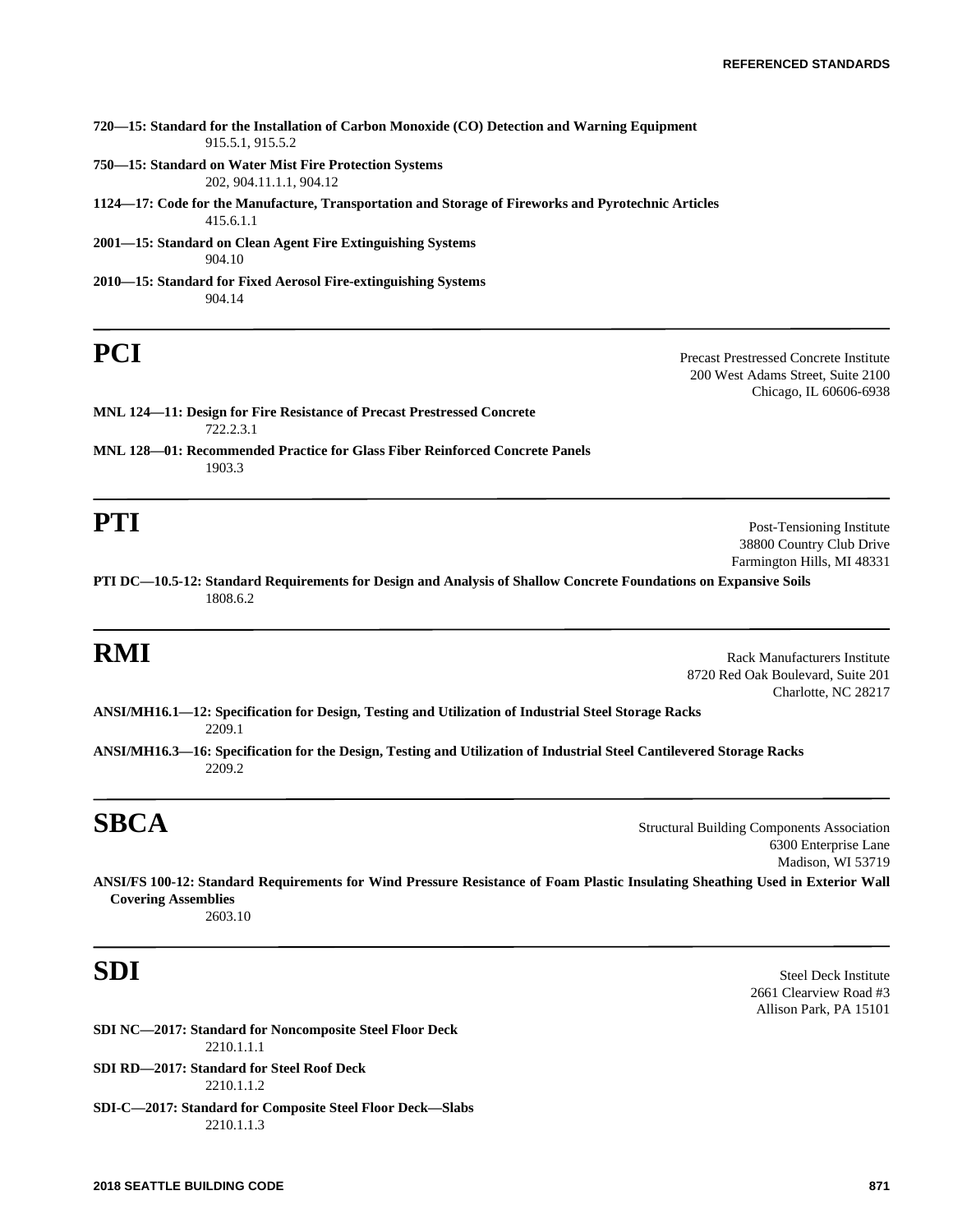**SDI-QA/QC—2017: Standard for Quality Control and Quality Assurance for Installation of Steel Deck** 1705.2.2

**SJI** Steel Joist Institute 234 W. Cheves Street Florence, SC 29501

**SJI 100—15: 44th Edition Standard Specification Load Tables and Weight Tables for Steel Joists and Joist Girders K-Series, LH-Series, DHL-Series, Joist Girders** 1604.3.3, 2203.2, 2207.1

**SJI 200—15: Standard Specification for Composite Steel Joists, CJ-Series** 1604.3.3, 2203.2, 2207.1

**SPRI** Single-Ply Roofing Institute 465 Waverly Oaks Road, Suite 421 Waltham, MA 02452

**ANSI/SPRI/FM 4435-ES-1—11: Wind Test Design Standard for Edge Systems Used with Low Slope Roofing Systems** 1504.5

- **ANSI/SPRI RP-4—13: Wind Design Guide for Ballasted Single-ply Roofing Systems** 1504.4
- **ANSI/SPRI VF1—10: External Fire Design Standard for Vegetative Roofs** 1505.10

**SRCC** Solar Rating & Certification Corporation 400 High Point Drive, Suite 400 Cocoa, FL 32926

**ICC 900/SRCC 300—2015: Solar Thermal System Standard** 3111.2.1

**ICC 901/SRCC 100—2015: Solar Thermal Collector Standard** 3111.2.1

**TIA** Telecommunications Industry Association 1320 N. Courthouse Road #200 Arlington, VA 22201-3834

**222-H—2017: Structural Standards for Antenna Supporting Structures, Antennas and Small Wind Turbine Support Structures** 1609.1.1, 3108.1, 3108.2

**TMS** The Masonry Society 105 South Sunset Street, Suite Q Longmont, CO 80501

|                       | 216—2013: Standard Method for Determining Fire Resistance of Concrete and Masonry Construction Assemblies |
|-----------------------|-----------------------------------------------------------------------------------------------------------|
| Table 721.1(2), 722.1 |                                                                                                           |

**302—2012: Standard Method for Determining the Sound Transmission Class Rating for Masonry Walls** 1207.2.1

### **402—2016: Building Code for Masonry Structures**

1404.6, 1404.6.2, 1404.10, 1604.3.4, 1705.4, 1705.4.1, 1807.1.6.3.2, 1808.9, 2101.2, 2106.1, 2107.1, 2107.2, 2107.3, 2108.1, 2108.2, 2108.3, 2109.1, 2109.1.1, 2109.2, 2110.1, 2114.1, 2114.4

# **403—2017: Direct Design Handbook for Masonry Structures**

2101.2

**404—2016: Standard for the Design of Architectural Cast Stone** 2102.2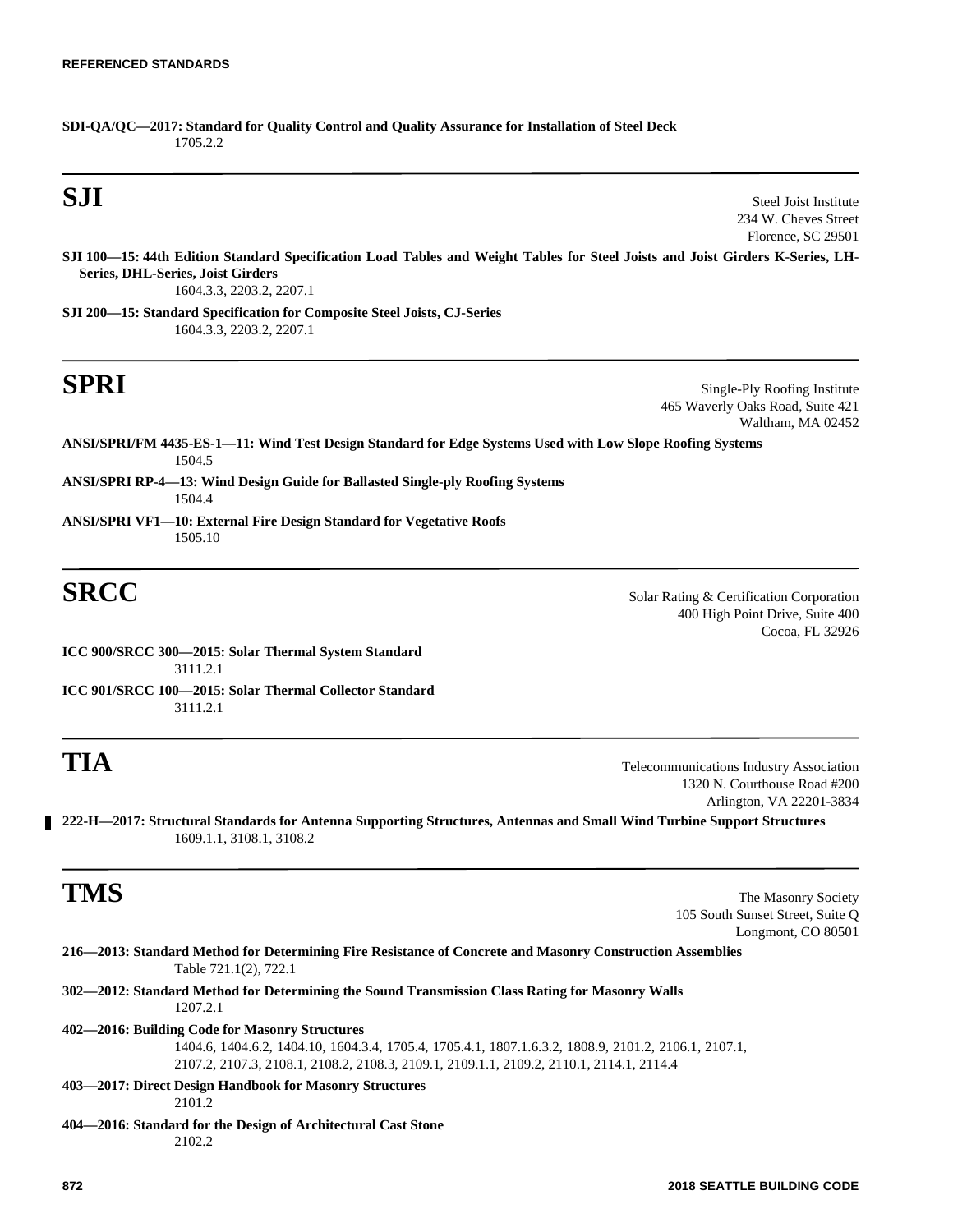# **TMS—continued**

**504—2016: Standard for the Fabrication of Architectural Cast Stone** 2103.1 **602—2016: Specification for Masonry Structures** 1404.6.1, 1705.4, 1807.1.6.3, 2103.1, 2103.2.1, 2103.3, 2103.4, 2104.1, 2105.1 **604—2016: Standard for the Installation of Architectural Cast Stone** 2104.1

**TPI** Truss Plate Institute 218 N. Lee Street, Suite 312 Alexandria, VA 22314

**TPI 1—2014: National Design Standard for Metal-plate-connected Wood Truss Construction** 2303.4.6, 2306.1

**UL** UL LLC 333 Pfingsten Road Northbrook, IL 60062-2096

| 9—2009: Fire Tests of Window Assemblies—with Revisions through February 2015<br>Table 716.1(1), 716.1.1, 716.1.2.2.2, 716.2.1.3, 716.3.1.1, 716.3.1.2, 716.3.2.1.3, 716.3.4, 1013.5                                                                                                                                                                                                          |
|----------------------------------------------------------------------------------------------------------------------------------------------------------------------------------------------------------------------------------------------------------------------------------------------------------------------------------------------------------------------------------------------|
| 10A-2009: Tin Clad Fire Doors-with Revisions through December 2013<br>716.2.1                                                                                                                                                                                                                                                                                                                |
| 10B—2008: Fire Tests of Door Assemblies—with Revisions through February 2015<br>Table 716.1(1), 716.1.1, 716.1.2.2.1, 716.2.1.2, 716.2.2.2, 716.2.2.3.1, 716.2.5.1.1                                                                                                                                                                                                                         |
| 10C-2009: Positive Pressure Fire Tests of Door Assemblies-with Revisions through February 2015<br>Table 716.1(1), 716.1.1, 716.1.2.2.1, 716.2.1.1, 716.2.2.1, 716.2.2.2, 716.2.2.3.1, 716.2.5.1.1, 1010.1.10.1                                                                                                                                                                               |
| 14B-2008: Sliding Hardware for Standard Horizontally Mounted Tin Clad Fire Doors-with Revisions through May 2013<br>716.2.1                                                                                                                                                                                                                                                                  |
| 14C—06: Swinging Hardware for Standard Tin Clad Fire Doors Mounted Singly and in Pairs—with Revisions through May 2013<br>716.2.1                                                                                                                                                                                                                                                            |
| 55A—04: Materials for Built-up Roof Coverings<br>1507.10.2                                                                                                                                                                                                                                                                                                                                   |
| 103-2010: Factory-built Chimneys, for Residential Type and Building Heating Appliances-with Revisions through July 2012<br>718.2.5.1                                                                                                                                                                                                                                                         |
| 127-2011: Factory-built Fireplaces-with Revisions through May 2015<br>718.2.5.1, 2111.12                                                                                                                                                                                                                                                                                                     |
| 199E-04: Outline of Investigation for Fire Testing of Sprinklers and Water Spray Nozzles for Protection of Deep Fat Fryers<br>904.12.4.1                                                                                                                                                                                                                                                     |
| 217-06: Single and Multiple Station Smoke Alarms-with Revisions through October 2015<br>907.2.10                                                                                                                                                                                                                                                                                             |
| 263-11: Fire Tests of Building Construction and Materials-with Revisions through June 2015<br>703.2, 703.2.1, 703.2.3, 703.2.5, 703.3, 703.4, 703.6, 704.12, 705.7, 705.8.5, 707.6, 712.1.13.2,<br>714.4.1, 714.5.1, 715.1, Table 716.1(1), Table 716.1(3), 716.1.2.3, 716.2.5.1.1, 716.2.5.4, 716.3.2.1.1,<br>717.3.1, 717.5.2, 717.5.3, 717.6.1, 717.6.2, Table 721.1(1), 2103.1, 2603.5.1 |
| 268-09: Smoke Detectors for Fire Alarm Systems<br>407.9, 907.2.6.2, 907.2.10.7                                                                                                                                                                                                                                                                                                               |
| 294—1999: Access Control System Units—with Revisions through February 2015<br>1010.1.9.7, 1010.1.9.8.1, 1010.1.9.9, 1010.1.9.10                                                                                                                                                                                                                                                              |
| 300-05(R2010): Fire Testing of Fire Extinguishing Systems for Protection of Commercial Cooking Equipment-with Revisions<br>through December 2014<br>904.12                                                                                                                                                                                                                                   |
| 300A—06: Outline of Investigation for Extinguishing System Units for Residential Range Top Cooking Surfaces<br>904.13.1.1                                                                                                                                                                                                                                                                    |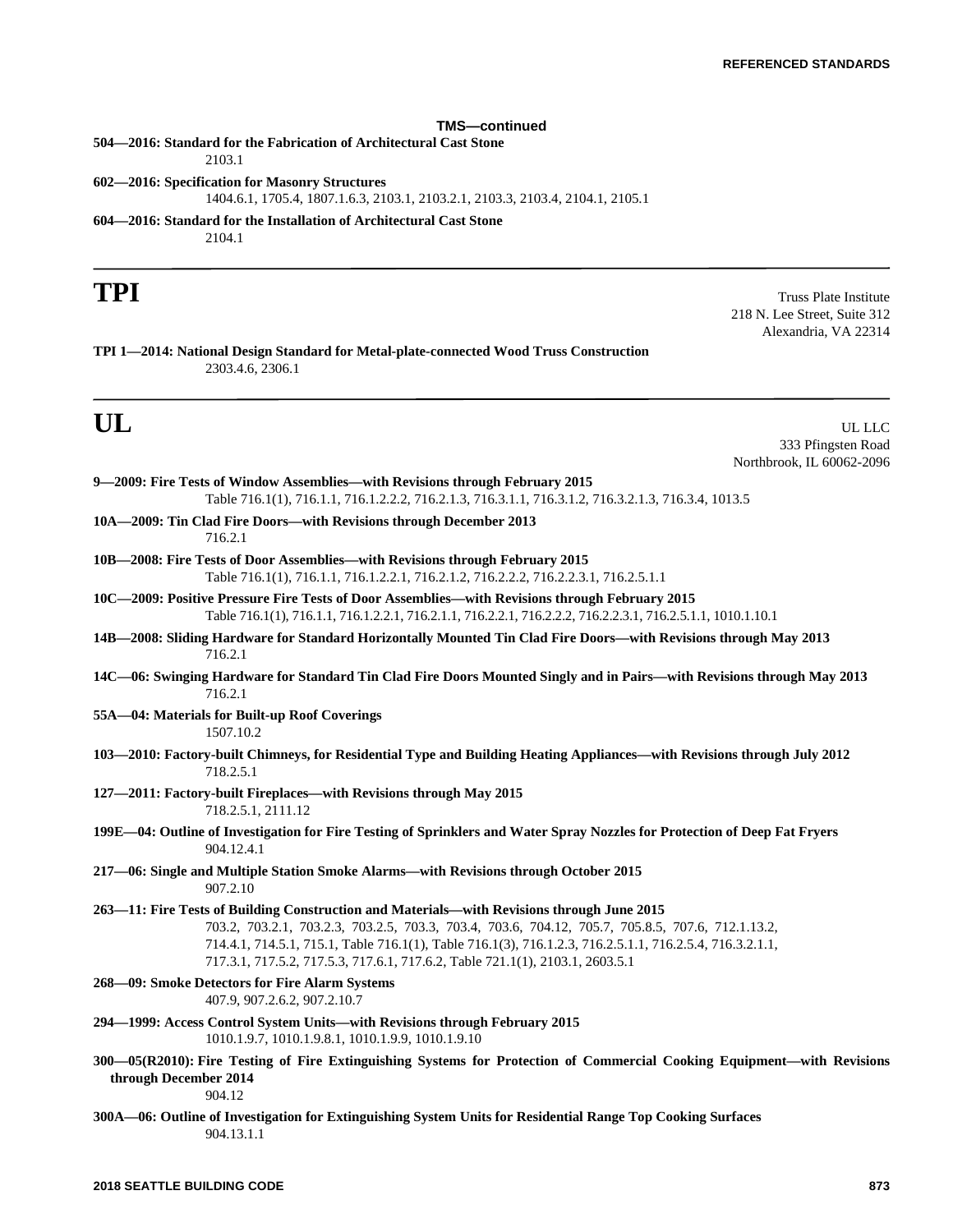| UL-continued                                                                                                                                                                                                                                                                                                                                                                                                 |
|--------------------------------------------------------------------------------------------------------------------------------------------------------------------------------------------------------------------------------------------------------------------------------------------------------------------------------------------------------------------------------------------------------------|
| 305—2012: Panic Hardware—with Revisions through August 2014<br>1010.1.10.1                                                                                                                                                                                                                                                                                                                                   |
| 325-02: Door, Drapery, Gate, Louver and Window Operations and Systems-with Revisions through May 2015<br>406.2.1, 3110.3                                                                                                                                                                                                                                                                                     |
| 555-2006: Fire Dampers-with Revisions through May 2014<br>717.3.1                                                                                                                                                                                                                                                                                                                                            |
| 555C-2006: Ceiling Dampers-with Revisions through December 2014<br>717.3.1                                                                                                                                                                                                                                                                                                                                   |
| 555S-99: Smoke Dampers-with Revisions through February 2014<br>717.3.1                                                                                                                                                                                                                                                                                                                                       |
| 580-2006: Test for Uplift Resistance of Roof Assemblies-with Revisions through October 2013<br>1504.3.1, 1504.3.2                                                                                                                                                                                                                                                                                            |
| 641-2010: Type L Low-temperature Venting Systems-with Revisions through June 2013<br>2113.11.1.4                                                                                                                                                                                                                                                                                                             |
| 710B—2011: Recirculating Systems—with Revisions through August 2014<br>904.12                                                                                                                                                                                                                                                                                                                                |
| 723—2008: Test for Surface Burning Characteristics of Building Materials—with Revisions through August 2013<br>202, 402.6.4.4, 406.7.2, 703.5.2, 720.1, 720.4, 803.1.2, 803.5.2, 803.10, 803.11, 803.12, 803.13,<br>806.7, 1402.5, 1403.12.1, 1406.9, 1406.10.1, 1408.9, 1408.10.1, 1510.6.2, 1510.6.3, 2303.2, 2603.3,<br>2603.4.1.13, 2603.5.4, 2603.5.5, 2603.7, 2604.2.4, 2606.4, 2612.3, 2614.3, 3105.3 |
| 790-04: Standard Test Methods for Fire Tests of Roof Coverings-with Revisions through July 2014<br>1505.1, 2603.6, 2610.2, 2610.3                                                                                                                                                                                                                                                                            |
| 793-08: Automatically Operated Roof Vents for Smoke and Heat-with Revisions through September 2011<br>910.3.1                                                                                                                                                                                                                                                                                                |
| 864—03: Control Units and Accessories for Fire Alarm Systems—with Revisions through December 2014<br>909.12                                                                                                                                                                                                                                                                                                  |
| 924 –06: Safety Emergency Lighting and Power Equipment – with Revisions through April 2014<br>1013.5                                                                                                                                                                                                                                                                                                         |
| 1040-96: Fire Test of Insulated Wall Construction-with Revisions through October 2012<br>1406.10.3, 1408.10.3, 2603.9                                                                                                                                                                                                                                                                                        |
| 1256-02: Fire Test of Roof Deck Construction-with Revisions through July 2013<br>1508.1, 2603.3, 2603.4.1.5                                                                                                                                                                                                                                                                                                  |
| 1479-03: Fire Tests of Penetration Firestops-with Revisions through June 2015<br>202, 714.4.1.2, 714.4.2, 714.5.1.2, 714.5.4                                                                                                                                                                                                                                                                                 |
| 1482-2011: Solid-fuel Type Room Heaters-with Revisions through August 2015<br>2112.2, 2112.5                                                                                                                                                                                                                                                                                                                 |
| 1703-02: Flat-plate Photovoltaic Modules and Panels-with Revisions through October 2015<br>1505.9, 1507.17.6, 1507.18.5, 1510.7.2, 3111.3.1                                                                                                                                                                                                                                                                  |
| 1715-97: Fire Test of Interior Finish Material-with Revisions through January 2013<br>1406.10.3, 1408.10.3, 2603.9, 2614.4                                                                                                                                                                                                                                                                                   |
| 1741—2010: Inverters, Converters, Controllers and Interconnection System Equipment for Use with Distributed Energy Resources—<br>with Revisions through January 2015<br>3111.3.1                                                                                                                                                                                                                             |
| 1777—2007: Chimney Liners—with Revisions through October 2015<br>2113.11.1, 2113.19                                                                                                                                                                                                                                                                                                                          |
| 1784—01: Air Leakage Tests of Door Assemblies—with Revisions through February 2015<br>405.4.3, 710.5.2.2, 710.5.2.2.1, 716.2.1.4, 716.2.9.1, 716.2.9.3, 3006.3, 3007.6.3, 3008.6.3                                                                                                                                                                                                                           |
| 1897—12: Uplift Tests for Roof Covering Systems—with Revisions through September 2015<br>1504.3.1, 1504.3.3, 1507.18.7                                                                                                                                                                                                                                                                                       |
| 1975-06: Fire Tests for Foamed Plastics Used for Decorative Purposes<br>402.6.2, 402.6.4.5, 424.2                                                                                                                                                                                                                                                                                                            |
| 1994—04: Luminous Egress Path Marking Systems—with Revisions through May 2015<br>411.6, 1008.2.1, 1025.2.1, 1025.2.3, 1025.2.4, 1025.2.5, 1025.4                                                                                                                                                                                                                                                             |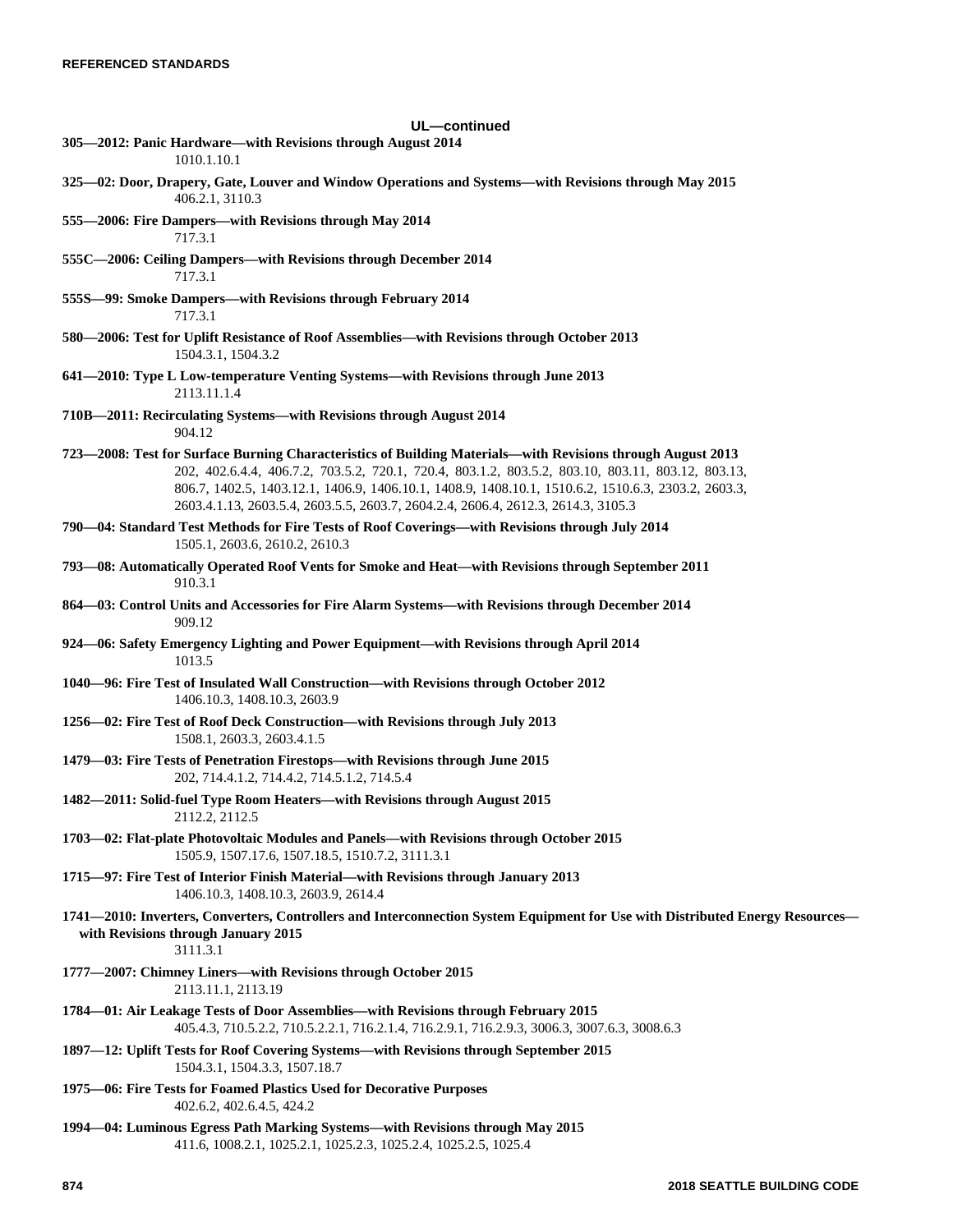| UL-continued                                                                                                                                                                                |
|---------------------------------------------------------------------------------------------------------------------------------------------------------------------------------------------|
| 2034—2008: Single- and Multiple-station Carbon Monoxide Alarms—with Revisions through March 2015<br>915.4.2, 915.4.4                                                                        |
| 2075—2013: Standard for Gas and Vapor Detectors and Sensors<br>915.5.1, 915.5.3                                                                                                             |
| 2079—04: Tests for Fire Resistance of Building Joint Systems—with Revisions through August 2015<br>202, 715.3, 715.6                                                                        |
| 2196—2001: Tests for Fire Resistive Cables—with Revisions through March 2012<br>909.20.6.1, 913.2.2, 2702.3, (( <del>3007.8.1</del> )) 403.6.2.9, 3008.8.2                                  |
| 2200—2012: Stationary Engine Generator Assemblies—with Revisions through July 2015<br>2702.1.1                                                                                              |
| 2202—2009: Electric Vehicle (EV) Charging System Equipment<br>406.2.7                                                                                                                       |
| 2594—2013: Electric Vehicle Supply Equipment<br>406.2.7                                                                                                                                     |
| 2703—2014: Outline of Investigation for Mounting Systems, Mounting Devices, Clamping/Retention Devices and Ground Lugs for<br>Use with Flat-plate Photovoltaic Modules and Panels<br>1505.9 |

**ULC** Underwriters Laboratories of Canada 13775 Commerce Parkway Richmond, BC V6V 2V4

**CAN/ULC S 102.2—2010: Standard Method of Test for Surface Burning Characteristics of Flooring, Floor Coverings and Miscellaneous Materials and Assemblies—with 2000 Revisions** 720.2, 720.3, 720.4

**USC** United States Code c/o Superintendent of Documents U.S. Government Printing Office 732 North Capitol Street NW Washington, DC 20401

**18 USC Part 1, Ch.40: Importation, Manufacture, Distribution and Storage of Explosive Materials** 202

**WCLIB** West Coast Lumber Inspection Bureau P.O. Box 23145 Portland, OR 97281

**AITC 104—03: Typical Construction Details** 2306.1

- **AITC 110—01: Standard Appearance Grades for Structural Glued Laminated Timber** 2306.1
- **AITC 113—10: Standard for Dimensions of Structural Glued Laminated Timber** 2306.1
- **AITC 119—96: Standard Specifications for Structural Glued Laminated Timber of Hardwood Species** 2306.1
- **AITC 200—09: Manufacturing Quality Control Systems Manual for Structural Glued Laminated Timber** 2306.1